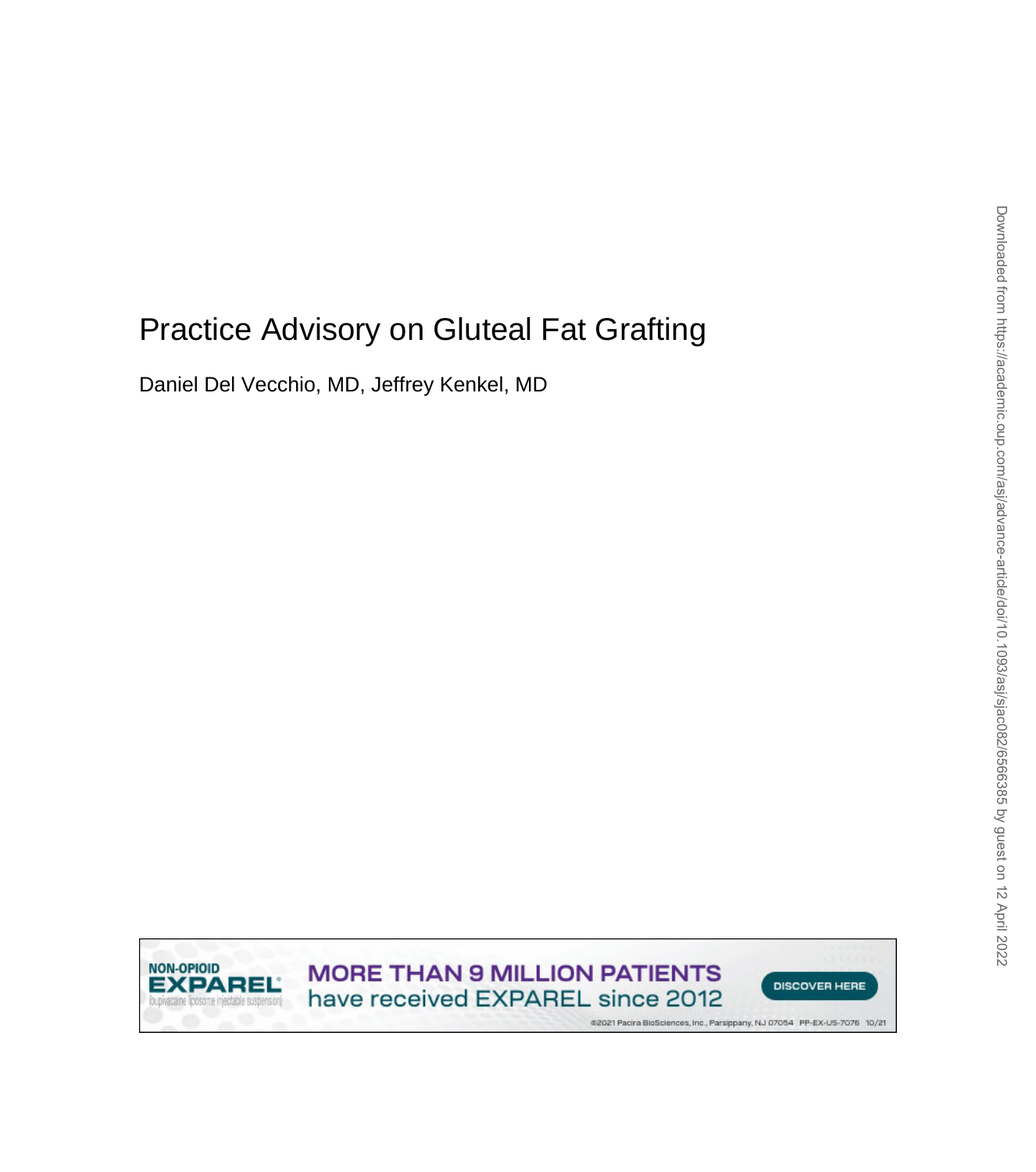# **Practice Advisory on Gluteal Fat Grafting**

Daniel Del Vecchio, MD; and Jeffrey Kenkel, MD

Dr Del Vecchio is a consultant surgeon, Massachusetts General Hospital, Boston, MA. Dr Kenkel is the program director, Division of Plastic Surgery, University of Texas Southwestern Medical School, Dallas, TX. Dr Kenkel is the editor-in-chief for *ASJ Open Forum* and the associate editor for *Aesthetic Surgery Journal*.

Corresponding Author: Dr Daniel Del Vecchio, 38 Newbury Street, Suite 502, Boston, MA 02116, USA.

E-mail: dandelvecchio@aol.com; Instagram: @uptownbodycontouring

Fortun and the associate editor for *Aesthetic Surgery Journal.*<br>
Corresponding Author: Dr Daniel Del Vecchio, 38 Newbury Street, Suite 502, Boston,<br>
02116, USA.<br>
E-mail: dandelvecchio@aol.com; Instagram: @uptownbodycontou Disclosures: Dr Del Vecchio receives royalties from Microaire (Charlottesville, VA, USA) and from Wells Johnson (Tucson, AZ, USA) for cannula designs and holds patents on fat transplantation devices which are not currently commercially available. Dr Kenkel receives research grants from Bellus Medical (Dallas, TX, USA), Venus Concept (Toronto, Canada), Allergan (Dublin, Ireland), and Brijjit Medical (Marietta, GA, USA).

Funding: The authors received no financial support for the research, authorship, and publication of this article.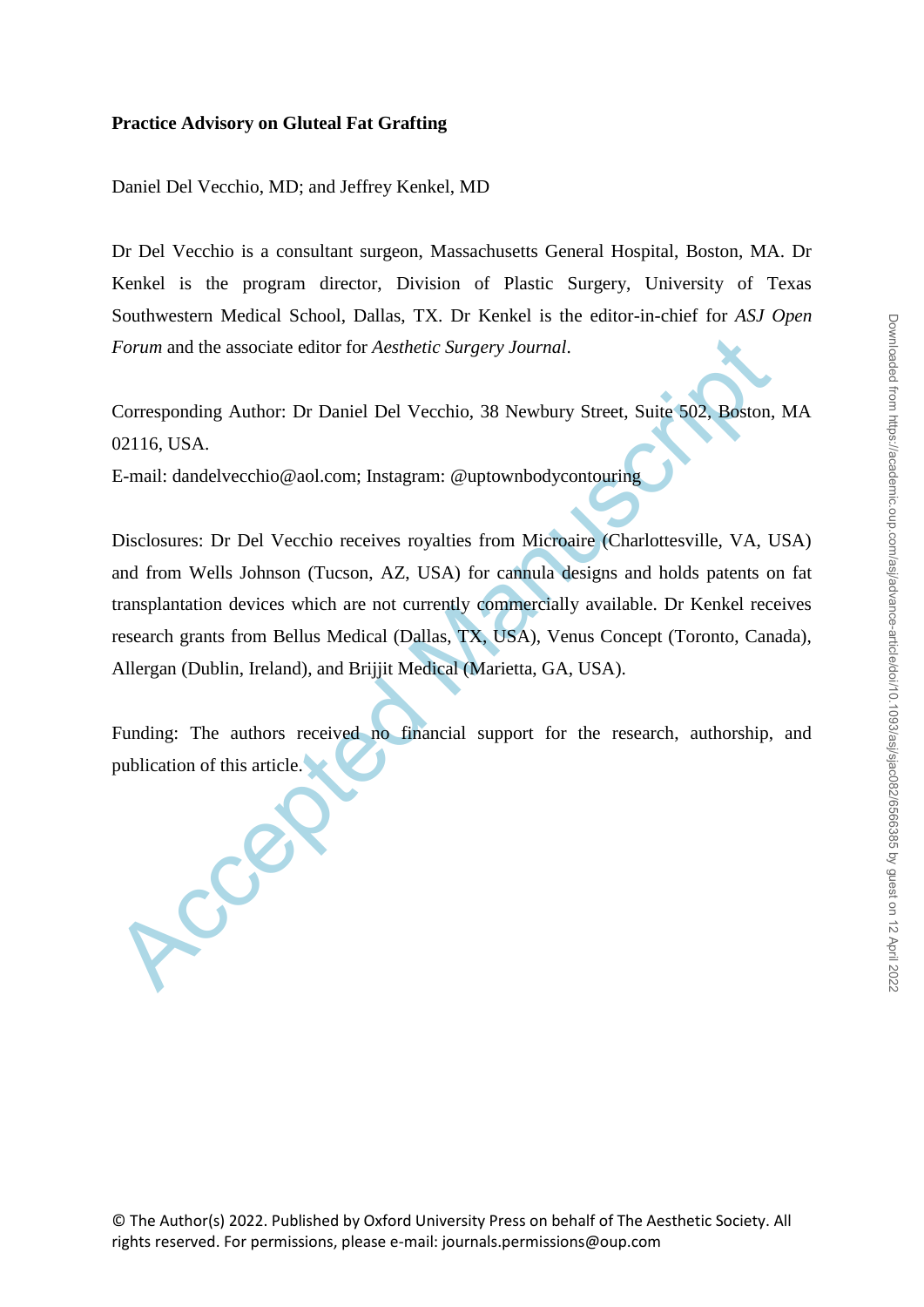#### **Abstract**

Accepted Ma

On January 31, 2018, The Multi-Society Task Force for Safety in Gluteal Fat Grafting released a Practice Advisory regarding gluteal fat grafting. The Task Force was assembled in the wake of several highly publicized patient deaths involving Brazilian Butt Lift ("BBL") and produced a second practice advisory in August 2019. In 2021 the ASAPS President commissioned a Working Group on BBL Patient Safety, charging the Group to address new guidelines affecting safety and welfare of BBL patients. The "Practice Advisory on Gluteal Fat Grafting" is the first advisory developed since the Working Group was formed. In addition to surgical technique as a major cause of fatal complications of BBL, the Working Group focused on micro-economic trends of operative time and regional BBL pricing and considered fatigue and distraction in formulating the current guidelines. In Florida the majority of BBL deaths occur at the end of the week. Such a non-normalized distribution most likely represents the result of fatigue and/or distraction, which has been linked to surgical mortality in multiple published communications. In addition, mortality is likely due to uncertainty or lack of documentation as to the correct plane of fat injection. Therefore, the newest and most compelling recommendations from these guidelines include the use of ultrasound-guided documentation of cannula placement prior to and during fat injection, and the limitation of 3 BBL cases as a maximum amount of total operative cases per day. The authors thank members of the Task Force for the insights they brought to this process.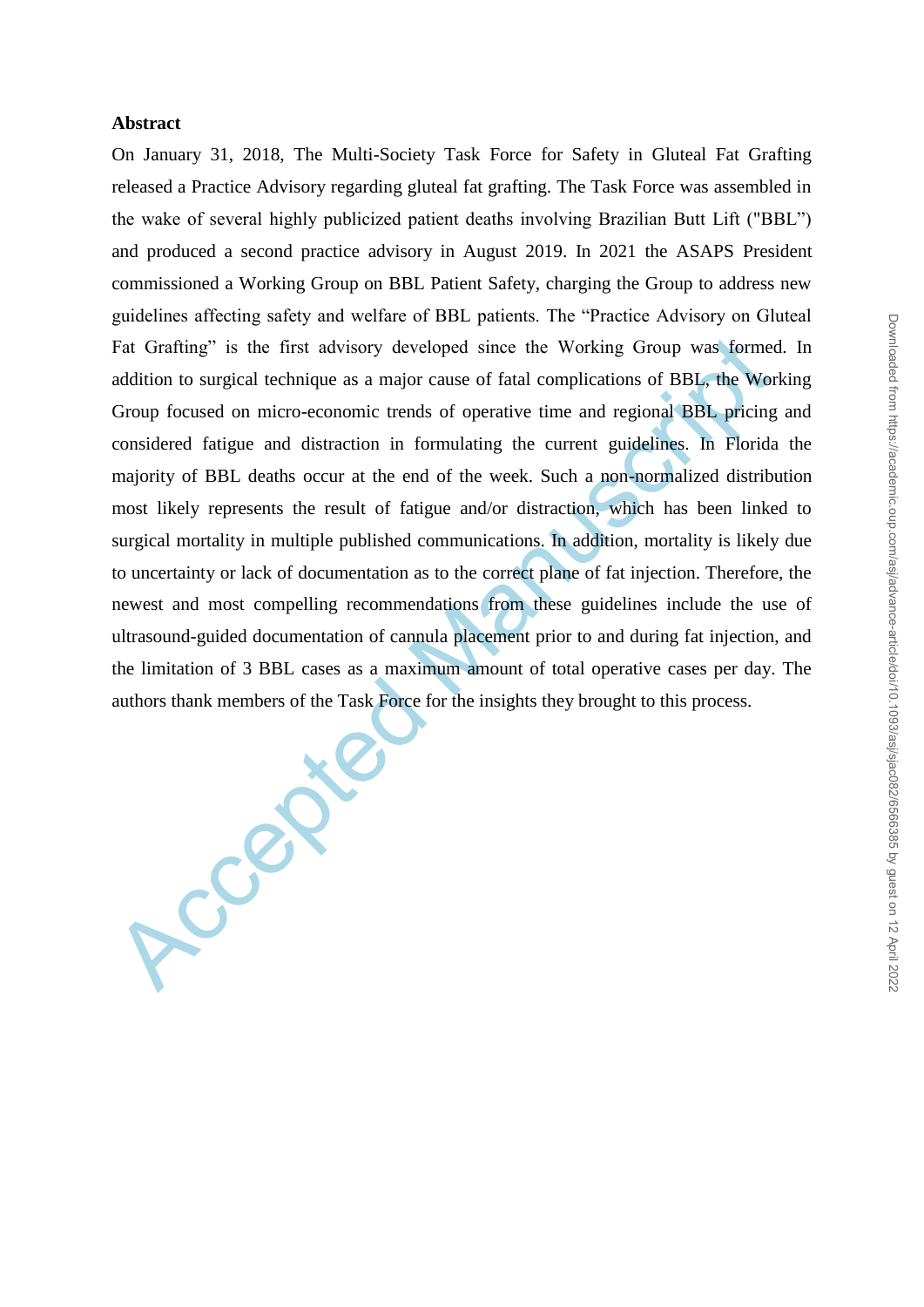The Multi-Society Task Force for Safety in Gluteal Fat Grafting (The Aesthetic Society, ASPS, ISAPS, IFATS, ISPRES), representing board-certified plastic surgeons around the world, released a Practice Advisory on January 31, 2018 (1). The Task Force was assembled in the wake of several highly publicized patient deaths involving Brazilian Butt Lift ("BBL") and increasing state legislative and regulatory activity of the BBL procedure. In addition, a publication in the Aesthetic Surgery Journal (2) stated a mortality rate for BBL of 1:3,000 cases, which has been quoted and referenced by multiple surgeons to be the "highest of any cosmetic surgery procedure" (3-5).

In response to the increased scrutiny of the BBL procedure, the Task Force produced a second practice advisory in August 2019, titled, Gluteal Fat Grafting Safety Advisory (3). Since the Task Force's inception, professional and public awareness of patient safety issues has continued to grow.

To meet this challenge, the current The Aesthetic Society President commissioned a Working Group on BBL Patient Safety, allowing the group to address new guidelines affecting the safety and welfare of BBL patients. The "Practice Advisory on Gluteal Fat Grafting" is the first advisory developed since the working group was formed.

cosmetic surgery procedure" (3-5).<br>
In response to the increased scrutiny of the BBL procedure, the Task Force produce<br>
second practice advisory in August 2019, titled, Gluteal Fat Grafting Safety Advisory<br>
Since the Task For the Multi Society Gluteal Fat Grafting Task Force, it was a lengthy and challenging process for the committee, which included many experts and representatives from related plastic surgery organizations. Committee members included Peter Rubin M.D., Chair; Steve Teitlebaum M.D., Constantino Mendieta, M.D., Ricardo Rodriguez, M.D., Alan Matarasso, M.D., Onelio Garcia, M.D., James Fernau, M.D., Richard D'Amico, M.D., Rod Rohrich, M.D., Roger Khouri, M.D., Raul Gonzalez, M.D., Nelson Piccolo, M.D., Charles Thorne, M.D., Alexander Aslani, M.D., Dan Mills, M.D., Sydney Coleman, M.D., Hector Duran, M.D. Pat Pazmino, MD., Simeon Wall, Jr., M.D., Daniel Del Vecchio, M.D., Adam Katz, M.D., Kotaro Yoshimura, M.D., Renato Saltz, M.D., Michael Costelloe, Keith Hume, Katie Sommers, Sam Jejurikar, M.D., Andrea Pusic, M.D., Martha Zielinski, Michael Neumeister, M.D., Ozan Sozer, M.D., Arturo Ramirez Montanana, M.D., and Ashkan Ghavmi, M.D.

In general, there is little scientific evidence available on BBL patient safety performed in hospital operating rooms versus ambulatory surgical centers ("ASCs") versus office-based surgery suites, and none that specifically addresses BBL from the standpoint of fatigue and distraction. The research and published materials available focus more on the techniques and complications rather than on safety provisions. Therefore, this advisory is based on the best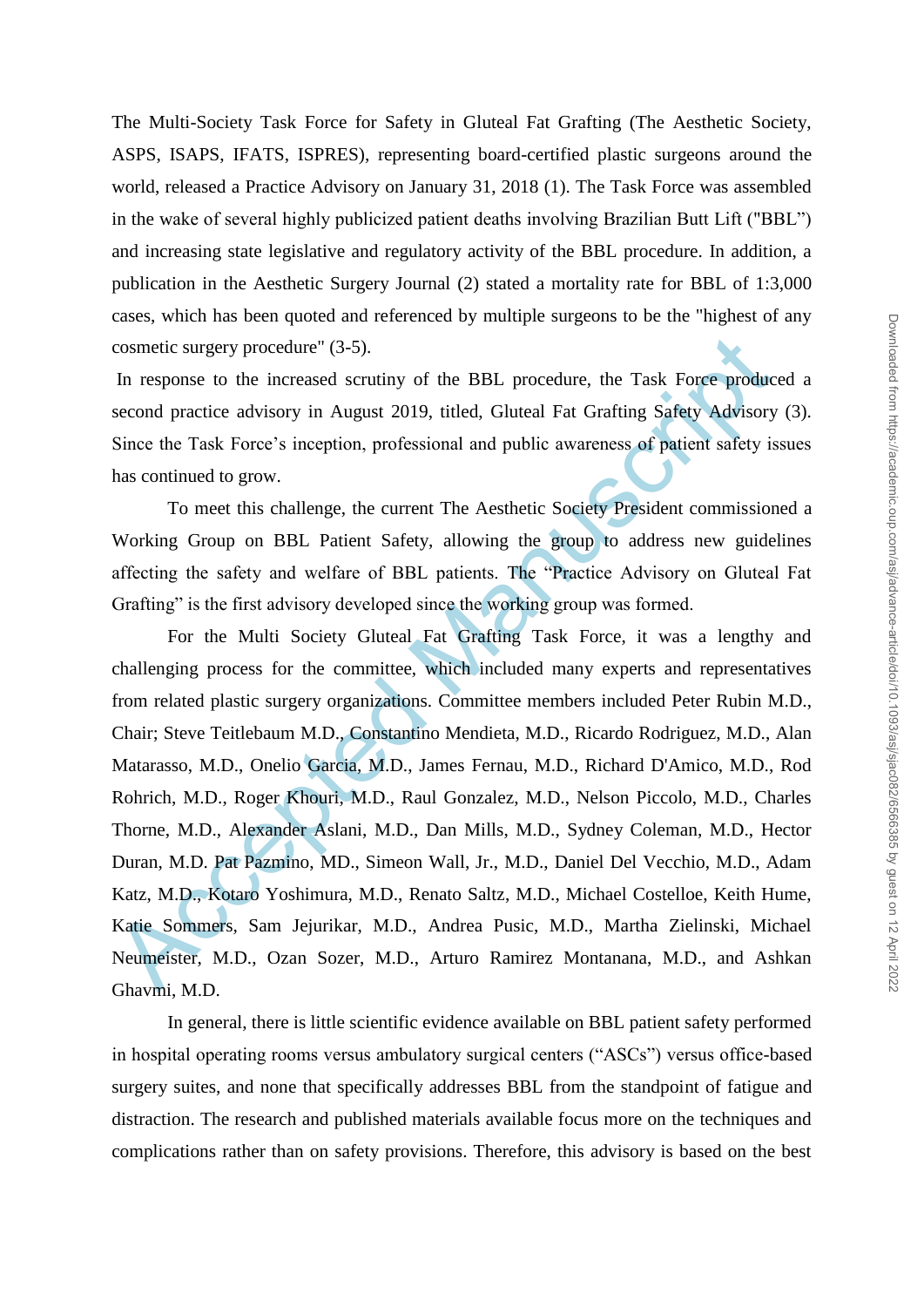information available and reflects a synthesis and analysis of expert opinion, clinical feasibility data, open forum commentary, and review of survey data (2,6).

Practice advisories are developed to assist physicians in clinical decision making and represent strategies for improved patient management. This practice advisory describes a range of generally acceptable approaches to diagnosis, management, or prevention of specific BBL complications, particularly Pulmonary Fat Embolism, (PFE"). This practice advisory attempts to define principles of practice that should meet the needs of most patients in most cases. However, this practice advisory should not be deemed inclusive of all proper methods of care or exclusive of other methods of care directed at obtaining safe and adequate results. It is anticipated that it will be necessary to approach some patients' needs in different ways. The ultimate decision regarding the care of a particular patient must be the direct judgement of the practicing physician attending to that patient. This practice advisory is not intended to define or serve as a standard of medical care.

The purpose of the present advisory is to use a combination of scientific evidence, empirical data, and common sense to provide a set of updated guidelines for practitioners performing BBL, or Gluteal Augmentation with Fat Grafting.

#### **BBL BACKGROUND**

cases. However, this practice advisory should not be deemed inclusive of all proper met<br>of care or exclusive of other methods of care directed at obtaining safe and adequate res<br>It is anticipated that it will be necessary Attempts to significantly enhance gluteal size and shape through exercise, padding, noninvasive "buttock enhancement" using HIFEM (High-Intensity Focused Electromagnetic) technology (7), use of FDA-approved biodegradable filler injections (8) and injection with silicone, acrylate, or other non-regulated substances (9) are unsuccessful and discouraging at best, and at worst, can lead to localized necrosis, multiorgan system failure and death (10). Gluteal Fat Grafting, a surgical intervention designed to treat projection, hip width and transitional harmony of the buttock-thigh interface, has proven to be a successful method of improving body contour.

The history of gluteal fat grafting has shown confusion in both the lay press and in peer review journals. The name "Brazilian Butt Lift" BBL has been attributed to Brazilian plastic surgeons (11), although there is no accurate or verifiable published evidence to substantiate this. Rather, the first published report of gluteal fat grafting was by Chajchir in 1989, showing a case of gluteal fat grafting for trochanteric depression in a 22-year-old female patient (12). Contrary to tabloid claims that Brazilian surgeon Ivo Pitanguy invented the procedure, "Brazilian Butt Lift" is directly attributed to Leonard Grossman, a Queens,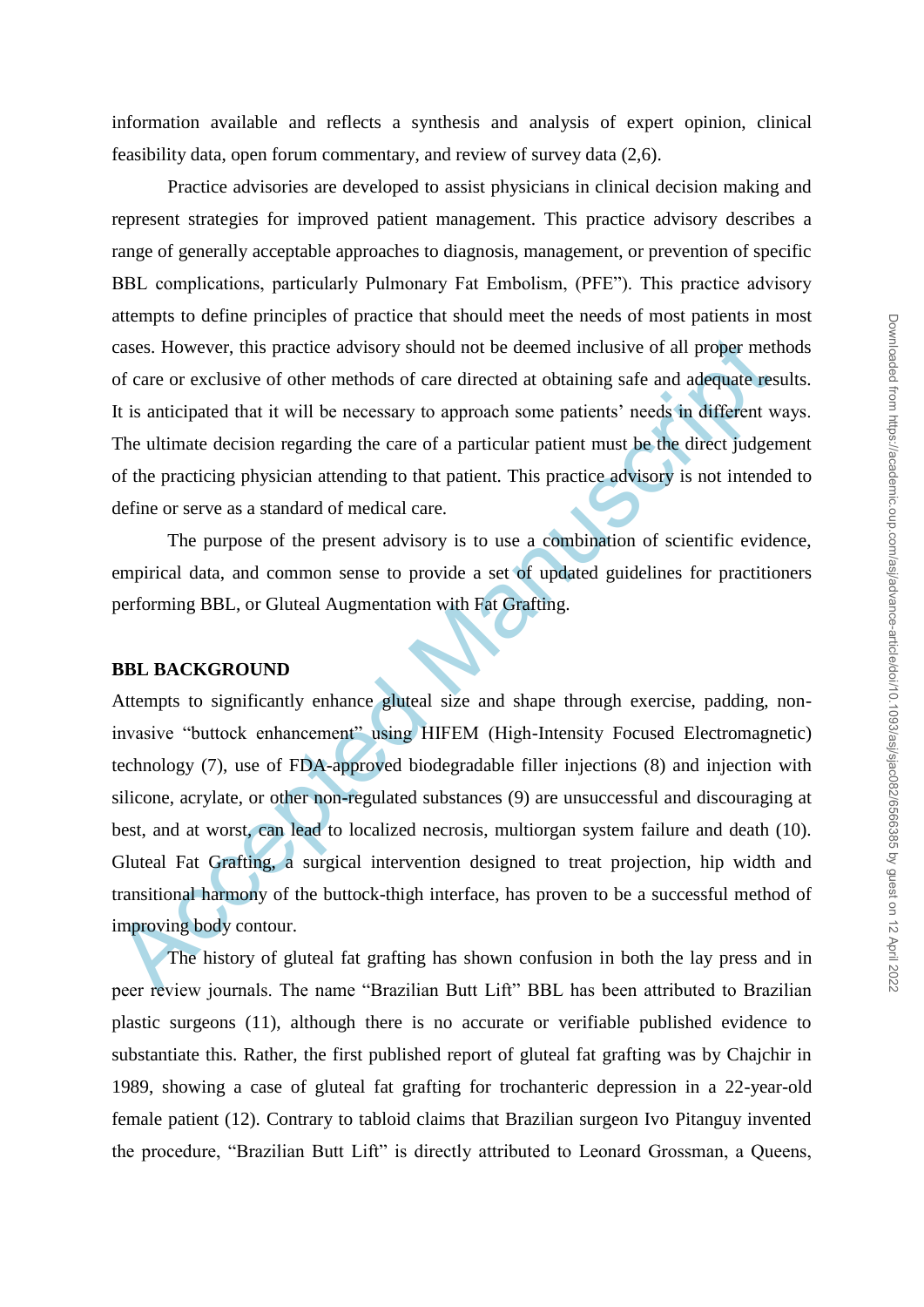New York plastic surgeon, who first coined the term during a 1996 television presentation on the Learning Channel (13,14).

# **FAT GRAFTING TECHNIQUES**

Over the years, a variety of terms have been used to describe gluteal fat grafting techniques. The relevant focus is on instrumentation and techniques as they may relate to PFE, as the other key elements of the fat transplantation process (15): harvesting, processing, and recipient site manipulation) are not directly related to the risk of PFE. A summary of these transplantation techniques follows.

#### **Coleman Technique**

recipient site manipulation) are not directly related to the risk of PFE. A summary of transplantation techniques follows.<br>
Coleman Technique<br>
Fat harvested from liposuction is dehydrated using a centrifuge and is transfer Fat harvested from liposuction is dehydrated using a centrifuge and is transferred into multiple 1cc syringes prior to transplantation into the recipient site. Although this technique was effective for use in facial fat grafting - where restoration of volume lost is the goal - it is not practical for large volume fat grafting to the breast and buttocks (16).

#### **Modified Coleman "Large Syringe" Technique**

As injected fat volumes in the breast and the buttocks increased, so did the impracticality of 1cc syringes, which led to increasing syringe sizes. Over the past decade, syringes of 3cc to 60cc have been used to transplant fat into the gluteal region.

Syringes were invented and deployed for the injection of fluids, of which fat is not. Fat, a semisolid, requires a variety of syringe pressures to initiate and maintain steady flow, including:

- 1) dehydration of fat (viscosity)
- 2) size of cannula (smaller, higher pressure needed)
- 3) Size of syringe (larger, lower pressure possible)

The result is that the larger the volume of fat grafted, the more work the thenar muscles of the dominant (injecting hand) must do. This is exacerbated by "drier" fat, larger syringes and by smaller cannulas. This "dominant" hand is attached to the "dominant" elbow and shoulder of the same extremity that is driving axial "to and fro" motion during the syringe grafting process, as depicted in Figure 1. below. This is the same extremity that must employ proprioception and "feel" where the cannula tip is at all times to insure its subcutaneous location (Figure 1).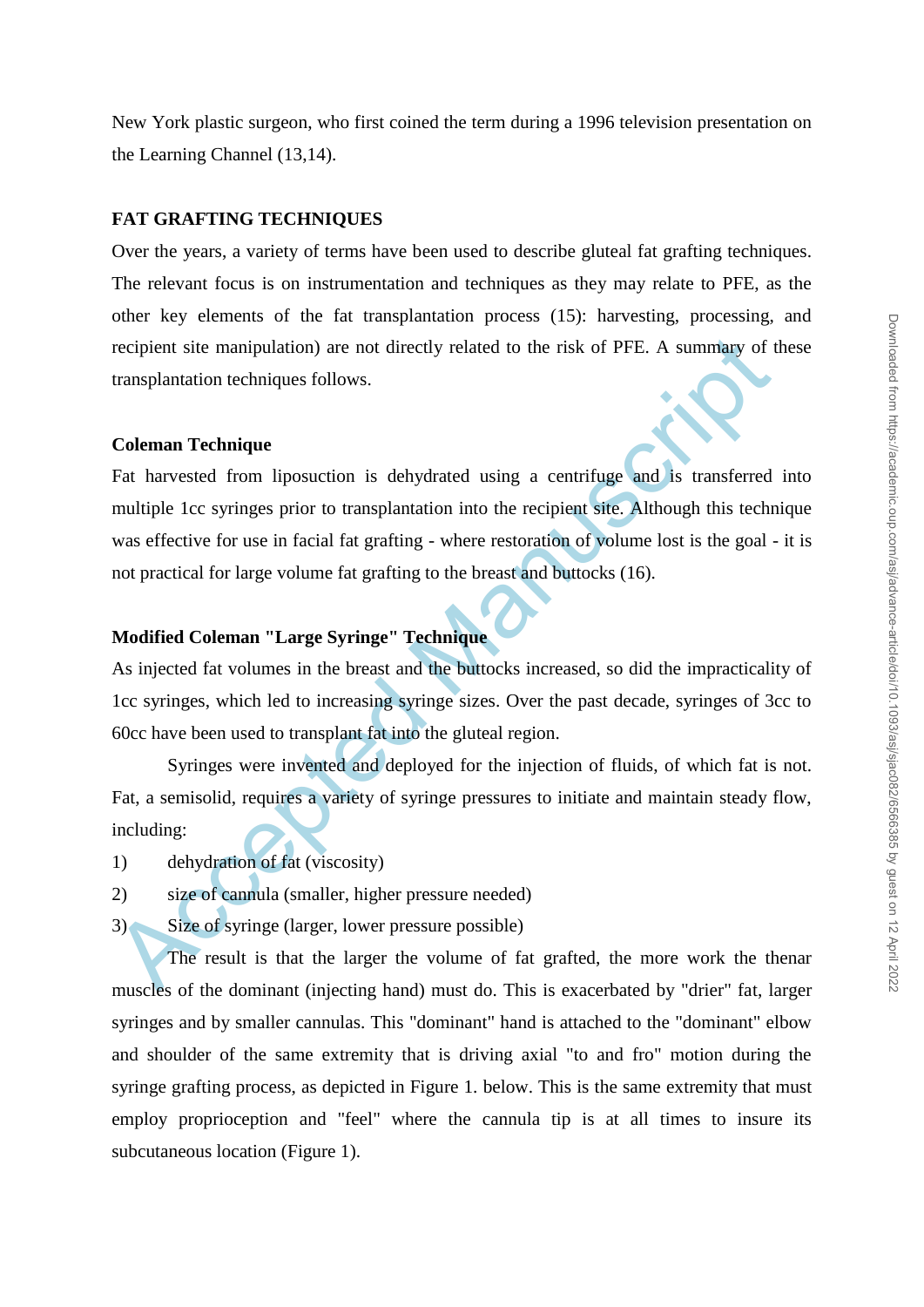It has been shown in the orthopedic surgery literature that increased fatigue diminishes proprioception (17). Decreased proprioception of the dominant injecting hand can lead to inadvertent subfascial penetration, and subsequent placement of fat in undesirable planes.

Such fatigue can also result in a "two thenar approach" where the operator resorts to pushing the syringe with both hands, with no hand on the recipient site to feel for or to insure the cannula's subcutaneous position. The non-dominant hand is vital to assist in proprioception of cannula depth and location. This "two thenar" technique is not considered a safe or accurate technique to graft fat and should never be used, as depicted in Figure 2.

#### **Expansion Vibration Lipofilling ("EVL")**

safe or accurate technique to graft fat and should never be used, as depicted in Figure 2.<br> **Expansion Vibration Lipofilling** ("EVL")<br>
Del Vecchio and Wall first described EVL as a more efficient alternative to syringe-b<br> Del Vecchio and Wall first described EVL as a more efficient alternative to syringe- based injection in large volume fat transplantation to the breast and buttock (18). Based on slanted cannisters instead of syringes, on initiating and maintaining fat flow using a roller pump instead of thenar muscles, employing basket cannulas and vibration to "navigate through recipient site tissue, and by using 4mm large bore tubing, they demonstrated that large volume fat transplantation procedures like BBL:

- can be performed more expeditiously
- frees the operating hand from thenar fatigue
- allows more focus on cannula tip location and anatomic cannula depth

#### **PFE PREVENTION - TECHNOLOGIES**

#### **Ultrasound Assisted Fat Grafting Technique**

The real-time use of ultrasound-guided cannula visualization has been described as a technique to transplant fat (19). In a series of 15 patients using awake epidural anesthesia, a two-surgeon approach was needed - one injecting and the other holding the ultrasound probe following the cannula. An average total transplanted volume of 528cc, was grafted and an additional 25 minutes to the "usual fat injection time" was reported. Total operative time was not reported. The authors suggest that this technique "may avoid injuring the deep vessels, further decreasing the risks of major complications". While radiologic imaging of cannula location may have theoretical merit, the impracticality of a two-operator execution would unlikely achieve widespread clinical adoption in its current form.

Liposuction, first introduced in the USA in the mid-1980s was a dangerous and bloody procedure with a mortality rate as high as 1:5,000 cases. Abdominal perforation was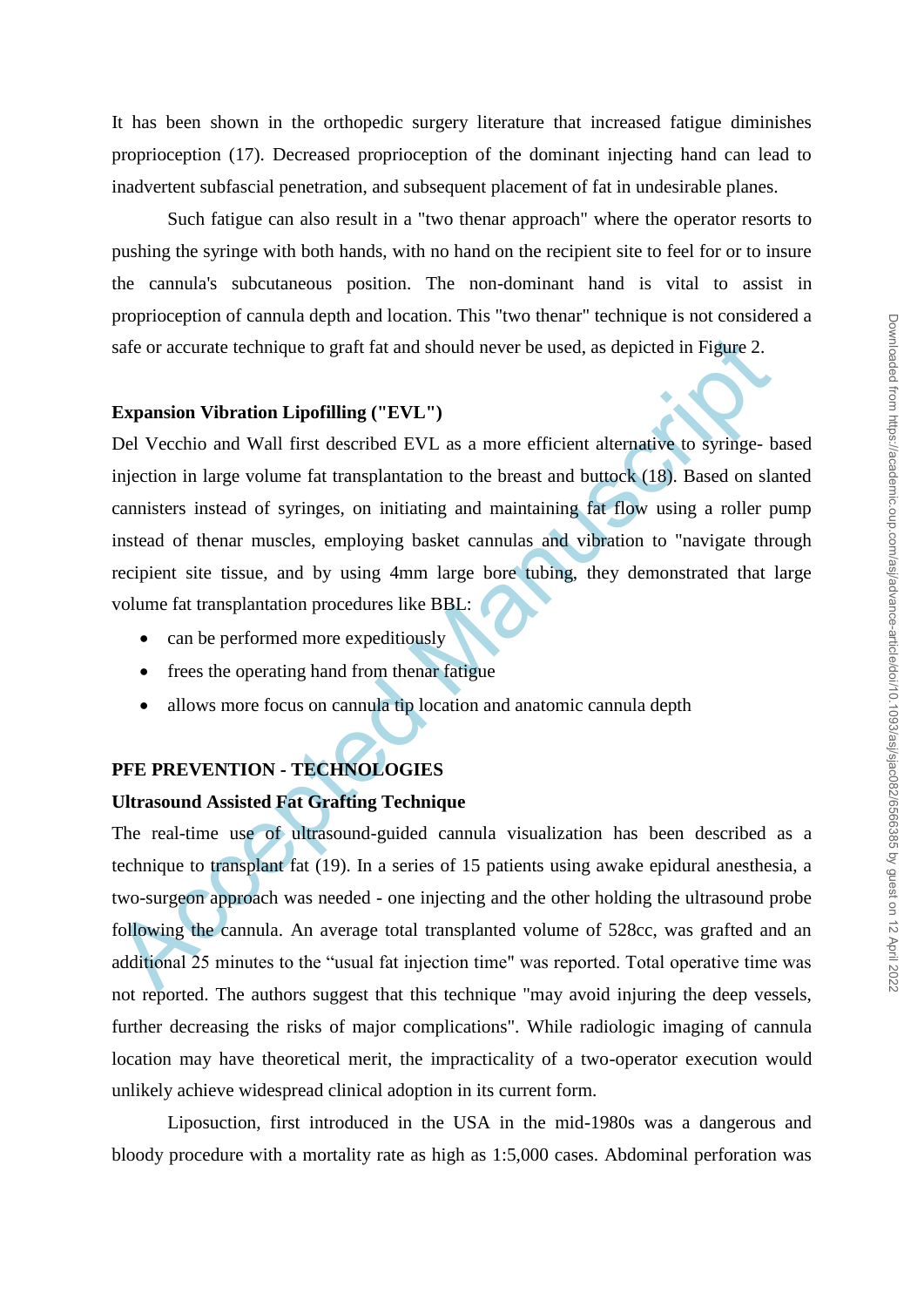reported as the second highest cause of death after thromboembolism (20). Therefore, a fundamental question one must ask of ultrasonic lipofilling proponents is: If it is important to see where the cannula tip is at all times when fat is being inserted, why is it not equally important to always see the tip of the cannula when fat is being removed?

A logical answer to this question follows. While subfascial perforation during liposuction does occur, the resultant impact is minimal unless one penetrates through the muscle and transgresses intraabdominally or retroperitoneally. With fat, simple fascial penetration can have disastrous impact because of the incoming direction of fat and fat migration (21). Claims regarding convexities of the buttocks and flatness of the abdomen resulting in differing dangers of cannula angles, and assertions that suctioning the waist and abdomen does not require ultrasound guidance because the abdominal muscle fascia is stronger than the gluteal fascia are less substantive and are speculative.

penetration can have disastrous impact because of the incoming direction of fat an migration (21). Claims regarding convexities of the buttocks and flatness of the abdo<br>resulting in differing dangers of cannula angles, and The use of ultrasound in gluteal fat transplantation has been further developed and championed by Pazmino. Leveraging subcutaneous fat migration concepts (21) targeting fat to the deep subcutaneous layer (subjacent to the superficial gluteal fascia, as seen in Figure 3. below), and executing a "single surgeon, single brain" immobile approach to cannula level documentation, improvements in gluteal shape can be achieved using less cannula movement and smaller volumes of graft, relying on Ultrasound-guided Lipofilling, Targeting Recipient Areas, or "ULTRA" BBL. The benefits of this technique include shorter ultrasound times, smaller volumes of fat required to achieve an overall aesthetic result as well as accurate graft placement, and certainty that the fat has been placed in the correct plane(s). Ultrasonic documentation of the procedure also serves to memorialize its safe execution and certifies the identity of the operating surgeon (Figure 3).

# **PFE - EARLY DETECTION**

Fat emboli have been implicated as the number one cause of intraoperative BBL deaths (22). There are two mechanisms of pathophysiology regarding fat emboli (23), macroscopic fat emboli ("MAFE") and the other microscopic fat emboli ("MIFE"). In BBL cases, a mechanical blockage can occur when the rupture of deep intra-muscular and submuscular veins allow the entrance of macroscopic fat lobules into the venous circulation. The lobules are too large to pass through the pulmonary circuit, where they become trapped. Accumulation of obstructive fat in the pulmonary circuit eventually manifests as electromechanical dissociation, or "EMD". Intraoperative symptoms of fat embolus include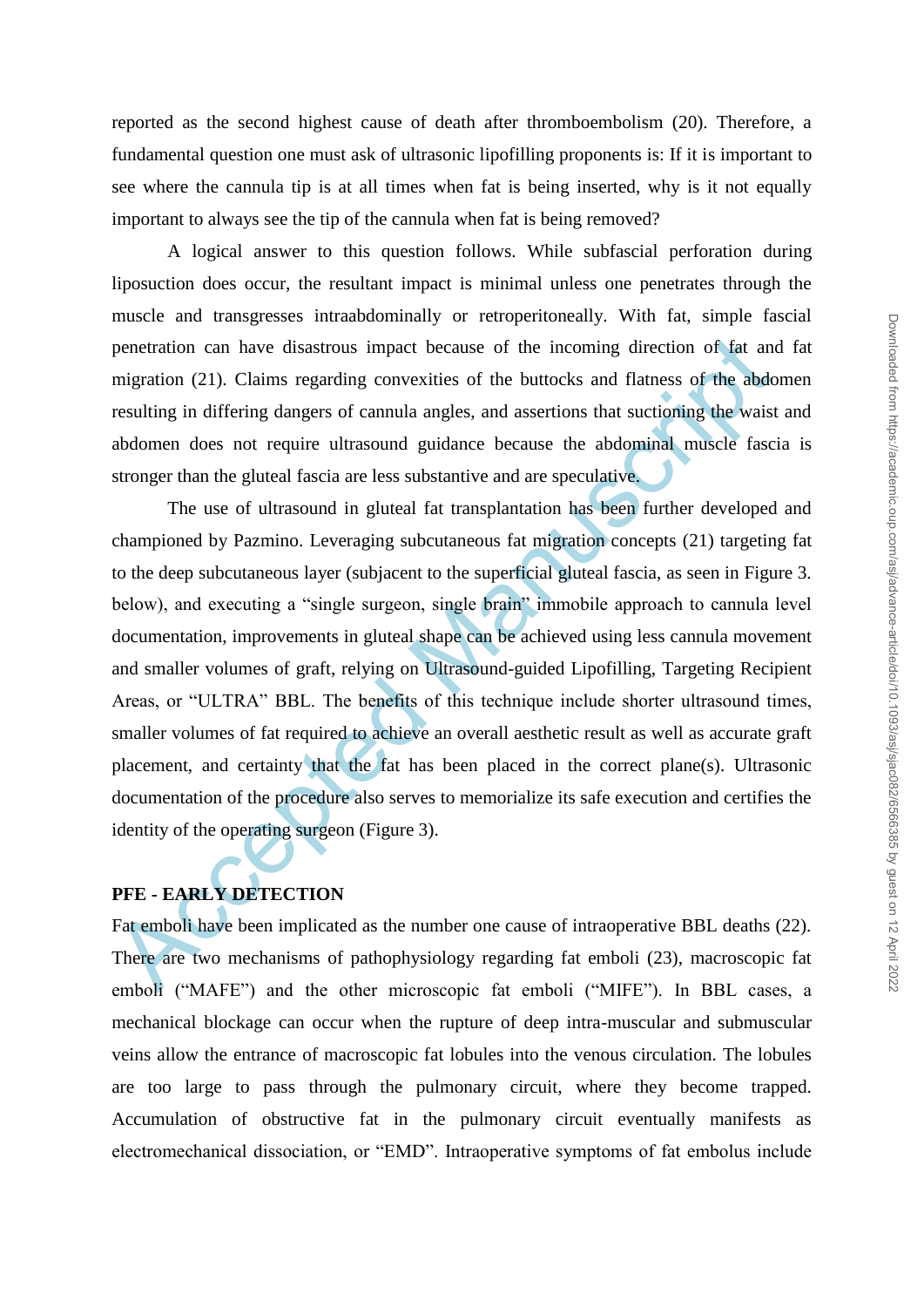tachycardia, hypoxemia, and hypotension, unresponsive to fluid challenge or to pressors. Death is often intraoperative and occurs rapidly after the onset of EMD.

In contrast to a mechanical fat embolism, micro fat embolism syndrome manifests later and is an inflammatory and biochemical condition. In theory, the syndrome occurs when circulating or hydrolyzed free fatty acids in the pulmonary system damage the endothelial cells and pneumocytes. Symptoms can vary from mild dyspnea to adult respiratory distress syndrome, and usually occur within 24 to 48 hours after surgery. Treatment includes supportive critical care and, in some cases, the use of high doses of corticosteroids, ethanol, and albumin (24).

EMD from PFE is analogous to falling through the ice on a frozen lake- the moment it happens, it is too late. Besides the obvious prevention of venous injury through the technical avoidance of intramuscular or sub fascial fat transplantation (25), improved survival of PFE might be feasible if breach of the venous circulation could be diagnosed earlier, before the accumulation of fat lobules and EMD pathophysiology manifests.

#### **POTENTIAL FUTURE DIRECTIONS**

#### **Early Detection Technologies – Macro Pfe**

supportive critical care and, in some cases, the use of high doses of corticosteroids, eth,<br>and albumin (24).<br>EMD from PFE is analogous to falling through the ice on a frozen lake- the mome<br>happens, it is too late. Besides While prevention of macroscopic PFE through proper surgical technique is ideally the best way to eliminate BBL-related intraoperative mortality, the early detection of PFE could provide practitioners time for life-saving intervention, before fat accumulation results in death from EMD (26). The use of trans thoracic ultrasound as a monitoring device during anesthesia has been used to herald fat lobular particulate flow in the inferior vena cava during spinal and orthopedic surgery. Visualized fat emboli have been documented in the vena cava in such cases, allowing pre-EMD diagnosis and intervention (27). Future evaluation of this modality in routine BBL surgery may result in its use as an early detector of PFE.

#### **Early Detection Technologies – Micro Pfe**

Conversely, early detection of microscopic fat embolism syndrome could theoretically lead to earlier intervention of microscopic PFE with more rapid supportive care and improved clinical outcomes. In the immediate post-discharge period, a clothing device (Nanowear, Incorporated, University Park, Pennsylvania, USA), worn at home, continuously measures vital signs, including blood pressure, heart rate, temperature, respiratory rate, oxygen saturation, and cardiac output, and can be transmitted in real time via the cloud to central monitoring stations. In a recent study (28), 23 consecutive BBL patients monitored at home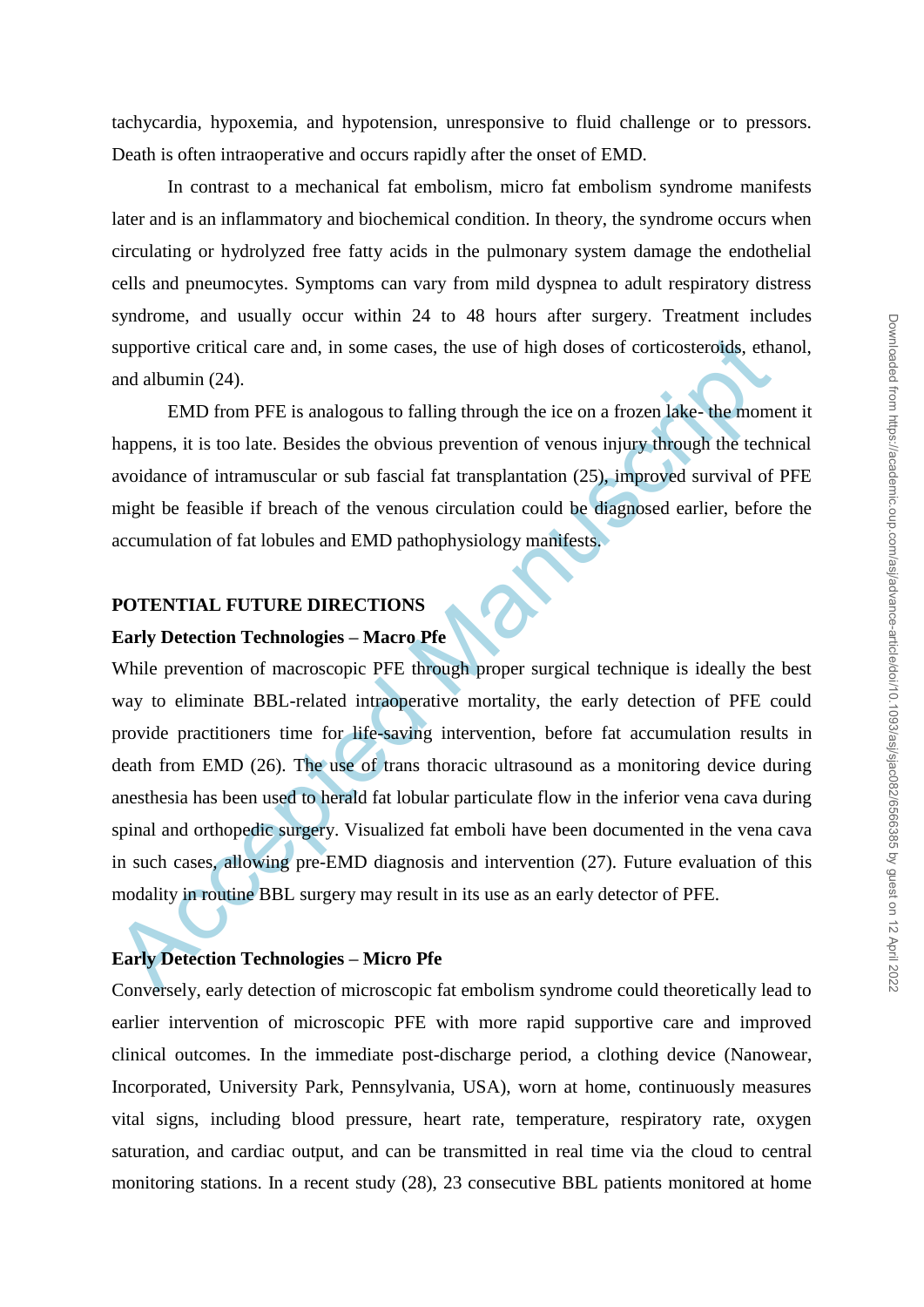postoperatively showed a wide range in hemodynamic responses to liposuction and BBL, supporting the premise that the physiologic stress of fluid shifts, blood loss, and epinephrine degradation (29) continue long after discharge from the outpatient ASC or office-based OR. By "bringing the PACU home", such monitoring may be beneficial to all patients who undergo liposuction and BBL and may improve outcomes for patients who experience micro fat embolism syndrome.

#### **Recommendations**

1. At the risk of omitting the obvious, it is imperative that fat transplantation to the gluteal region be restricted to the subcutaneous plane (30). Due to the increased operator hand and extremity fatigue associated with syringe injection of large volumes of fat, the Coleman technique is not recommended for volumes of fat grafted over 200 cc per buttock. At this point, thenar fatigue likely will begin and may impact proprioception and control of the tip location.

2. For larger volumes of fat over 200cc per buttock, non-syringe methods using infusion pump fat propulsion are recommended. Surgeons not familiar with the techniques of pumpinduced propulsion or EVL should consider attending a technique-related training course.

Recommendations<br>
1. At the risk of omitting the obvious, it is imperative that fat transplantation to<br>
gluteal region be restricted to the subcutaneous plane (30). Due to the increased oper<br>
hand and extremity fatigue asso 3. Ultrasound-Guided Lipofilling, Targeting Recipient Areas, or "ULTRA" BBL is a novel technique that shows promise in assuring a subcutaneous deposition of fat and in documenting the safe performance of the procedure. ULTRA BBL should be learned by surgeons performing gluteal fat grafting and should be incorporated into their practices. Surgeons not familiar with the techniques of ULTRA BBL should consider attending a technique-related training course.

4. No one single fat transplantation technique is best suited for all patients in all circumstances. Factors such as the patient's overall health, the patient's body mass index, the estimated volume of fat to be grafted, and any other concomitant procedures to be performed should be considered by the surgeon to determine the best technique for the individual patient.

5. Intraoperative trans-thoracic ultrasound may show future promise as a standard for early detection of venous circulatory breach and macroscopic PFE, prior to fatal EMD physiology. Its utility and cost-effectiveness have yet to be studied.

6. Post-discharge home monitoring technology, when available commercially, may show future promise in the early detection of postoperative hemodynamic pathophysiology,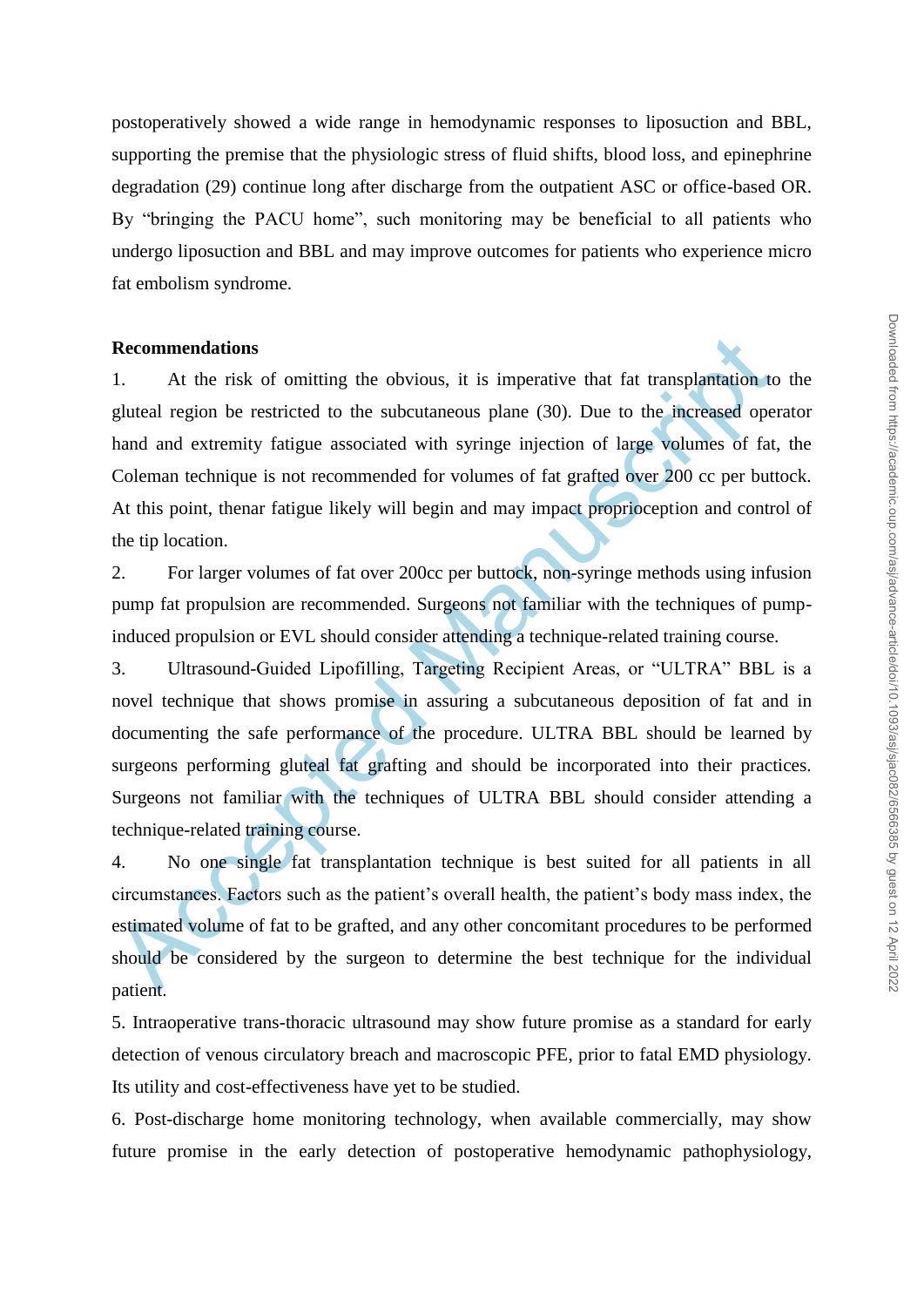including micro PFE. Further studies showing the sensitivity and specificity of this monitoring system in the detection of associated morbidity must be investigated.

# **FAT GRAFTING CANNULAS**

There is a wide variety of cannula designs, sizes and attachment standards used in the execution of large volume fat transplantation. It has been published that larger cannula diameters (cannula diameters than 4mm) are associated with lower mortality from pulmonary fat embolism (2). This may be explained by several possible causes, two of which will me mentioned here:

1) Larger cannulas are stronger, stiffer, and are less likely to undergo "flexibility misguidance" (18). On axial penetration, a slight bend in a flexible cannula or a bend at the syringe/cannula junction will continue to curve in the direction of the bend, leading to deeper and deeper tissue planes despite a superficial direction of the syringe by the operating surgeon.

2) Larger cannulas generate higher fat flow with less resistance, leading to less thenar fatigue per volume of fat grafted, when fat flow is driven by syringes.

#### **Recommendations**

fat embolism (2). This may be explained by several possible causes, two of which will<br>mentioned here:<br>
1) Larger cannulas are stronger, stiffer, and are less likely to undergo "flexit<br>
misguidance" (18). On axial penetrat 1. No one cannula is best suited for all patients in all circumstances. However, it appears that large-syringe "Coleman technique" approaches involving Luer Lock attachments to syringes are more likely to lead to flexibility misguidance and to thenar fatigue and are prone to two-handed techniques. Therefore, these techniques should be avoided when grafting large volumes of fat (>200cc per buttock) into the gluteal region.

2. Larger cannulas (> 4mm) are more rigid and have a lower likelihood of flexibility misguidance.

# **ANESTHESIA**

Various types of anesthesia or anesthesia combinations are appropriate for gluteal fat grafting depending on the overall health of the patient, the estimated volume of the fat to be grafted, and the postoperative care plan.

BBL under local anesthesia is becoming increasingly popular. This approach is often marketed, suggesting that the risk of PFE is lower because of the use of local anesthesia (31). Although it has been established that conscious sedation demonstrates better in-hospital and 30-day mortality rates for invasive procedures such as transcutaneous aortic valve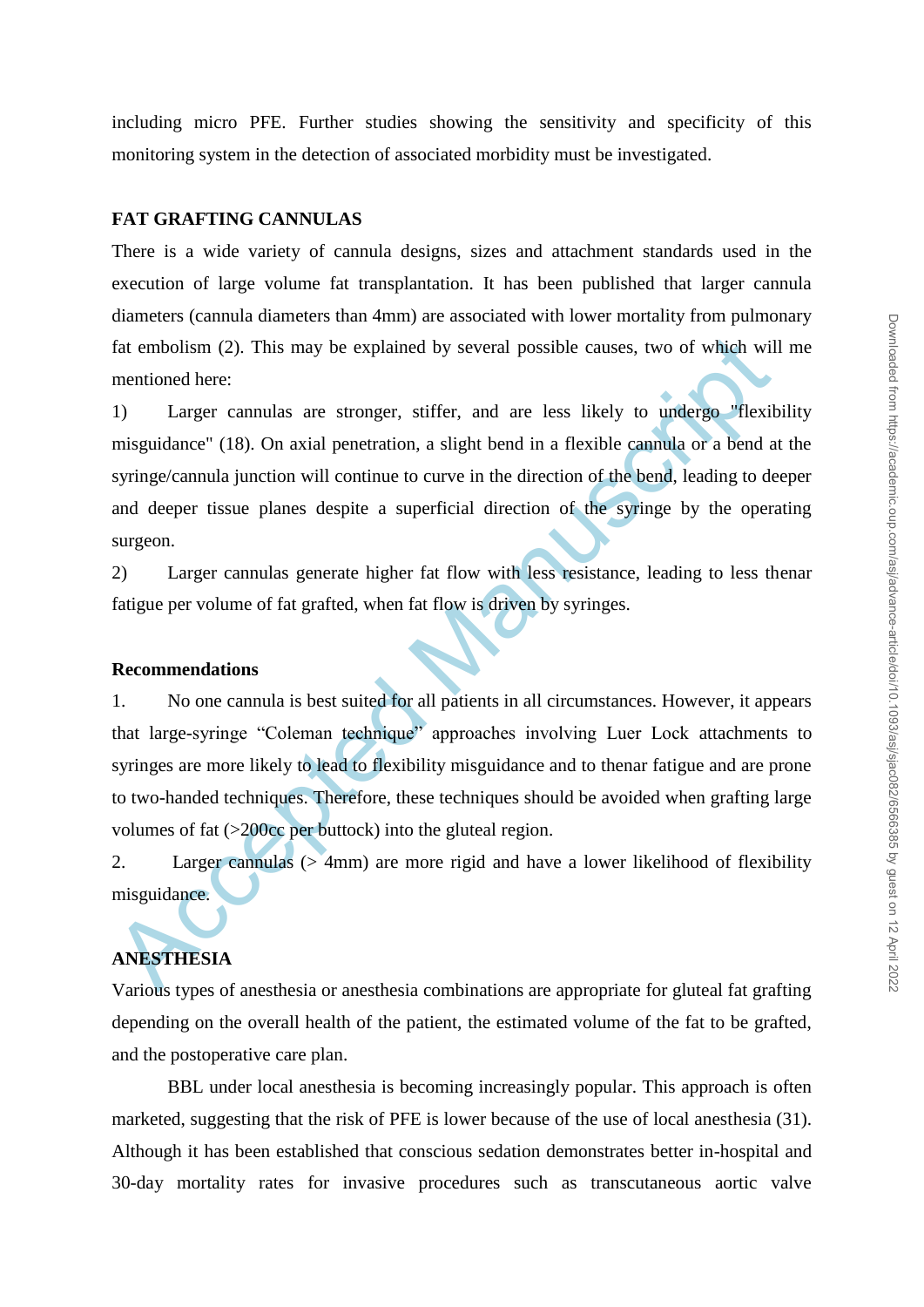replacement (32), there is no evidence that local anesthesia results in a lower BBL mortality rate from fat PFE when compared to general anesthesia. In addition, sedation in the prone position is associated with increased risk of airway management problems as well as negative pressure pulmonary edema (33). This type of marketing, suggesting local anesthesia is a safer alternative, is often pursued by surgeons who do not have office-based operating facilities that are licensed to provide general anesthesia. By stating, "Awake Brazilian Butt Lift reduces the risks of the surgical procedure", physicians performing BBL under local anesthesia can turn a facility deficiency into a marketing advantage.

anesthesia can turn a facility deficiency into a marketing advantage.<br>
A review of the paper, "Brazilian But Lift Under Local Anesthesia: A N<br>
Technique Addressing Safety Concerns" (34) demonstrated 11 out of 34, or one ou A review of the paper, "Brazilian Butt Lift Under Local Anesthesia: A Novel Technique Addressing Safety Concerns" (34) demonstrated 11 out of 34, or one out of three patients required additional surgery for unsatisfactory size increase, with an average volume of 359cc of fat grafted per buttock. This paper addressed the safety concerns of inadvertent intra or sub-muscular fat insertion, and suggested surgeons can stay subcutaneous, because awake patients would not tolerate intramuscular insertion of a cannula under local anesthesia. The paper focuses on the limitations of awake-BBL and does not imply awake-BBL carries a lower risk of pulmonary fat embolism.

#### **Patient Selection**

One of the most important aspects in the success of any surgical procedure is the physical condition of the patient and their anatomic and expectational attributes at the time of surgery. In the context of assessing BBL patients and their risk for undergoing surgical procedures, overall general health, locations of excess fat, concomitant desired procedures, and particular expectations all play key roles in the decision to offer surgery or not.

# **LIPOSUCTION VOLUME**

Since the seminal article by Iverson and Lynch appeared in PRS almost 20 years ago (35), a 5000cc limit on aspirate volume remains the oft-quoted standard of care for liposuction limitations in an outpatient setting. Although refinements have been suggested, basing the maximum aspirate on BMI (36,37), the focus has remained on total aspirate and not on total volume of fat removed.

Liposuction is a traumatic exercise resulting in surface area trauma and fluid resuscitation dynamics. Separate considerations must be given to frank blood loss. Aspirate volume is a complex conglomerate of unabsorbed tumescent solution, blood, and fat lobules. 5000cc of relatively bloodless aspirate, comprised of 2000cc of relatively clear tumescent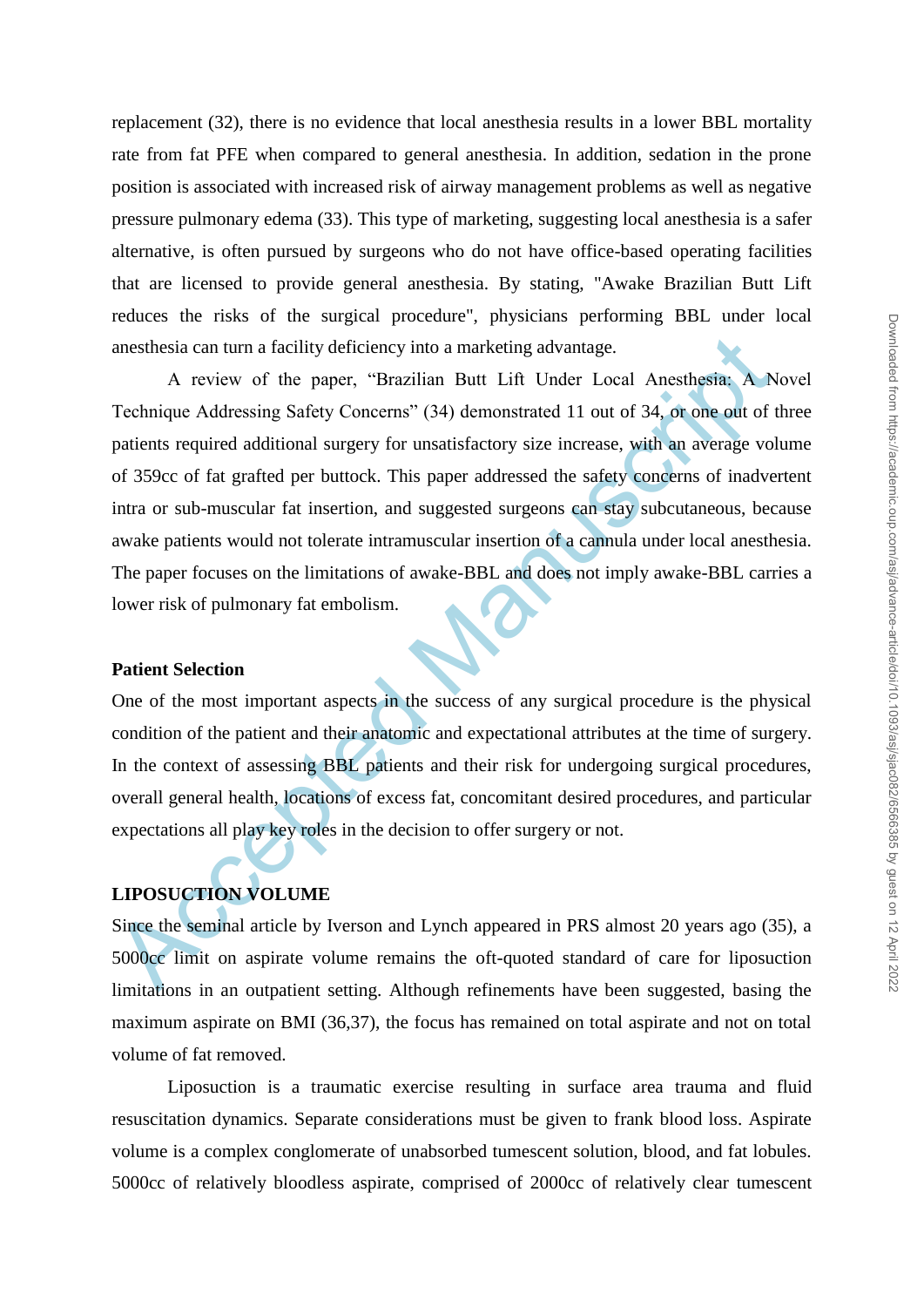fluid and 3000cc of fat may represent premature evacuation before full absorbtion of tumescence. This contrasts with a redo-liposuction case where 3000 cc of aspirate is comprised of 1500 cc of fat and 1500 cc of very bloody fluid. While the former is a higher volume of aspirate, the latter represents a much more dangerous situation. Checking the hematocrit of bloody aspirate fluid can be helpful to estimate blood loss and the curtailment surgery of necessary. Total aspirate, although the current benchmark, represents an oversimplification of tissue trauma and blood loss and should be replaced with more specific metrics. For the surgeon, a complete understanding of aspirate components, the fibrous nature of the subcutaneous fat, and surgical judgement is vital to safety and successful outcomes.

#### **EXCESS, FATIGUE AND OPERATOR DISTRACTION**

metrics. For the surgeon, a complete understanding of aspirate components, the fibrous not of the subcutaneous fat, and surgical judgement is vital to safety and successful outcomes<br> **EXCESS, FATIGUE AND OPERATOR DISTRACTI** Florida, while having 7% of the US population, accounts for 28% of the country's BBL mortalities, as reported over a 5 year and 9 month period from 2011-2016 by Mofid, Teitlebaum et al (3). Either the BBL mortality rate in Florida is higher, more BBLs are being performed in Florida than its per capita share, or both. In any event, Florida is an outlier (38) as it relates to BBL mortality.

Miami, Florida is a 2-3 hour flight from the Dominican Republic, Mexico City, and Bogota, Colombia. Each of these destinations is replete with BBL providers. Attractive pricing options for BBL patients in South Florida are therefore abundant. This may explain why the average pricing for BBL in South Florida is 50% or less of the pricing in the Northeast United States. (39,40).

To approximate similar lifestyles, BBL practitioners in South Florida must perform twice as many BBL surgeries as their Northeast colleagues. While a surgeon can, with improved instrumentation and techniques, perform, 2-3 BBLs in one day, surgeons in South Florida are known to perform 7 or more BBLs in a day.

It has been shown that increased residency hours between 100 and 120 hours a week results in fatigue and increased medical errors (41). It is also known that increased surgical distraction in the form of operating on one's birthday (42) or operating at the end of the week (43) correlates with increased surgical complications, including fatalities. Considering a 3 hour BBL and a 1-hour OR turnaround time it is not unreasonable to expect a surgeon to perform three BBLs in an 11-hour day. Note: seven 3-hour cases per day, five days a week means 21 hours of surgery per day and exceeds 100 hours per week). It is possible to extrapolate that some may employ a "team" to treat these patients, assigning a specific role to each to each team member and shortening the procedure. For a surgeon going from room to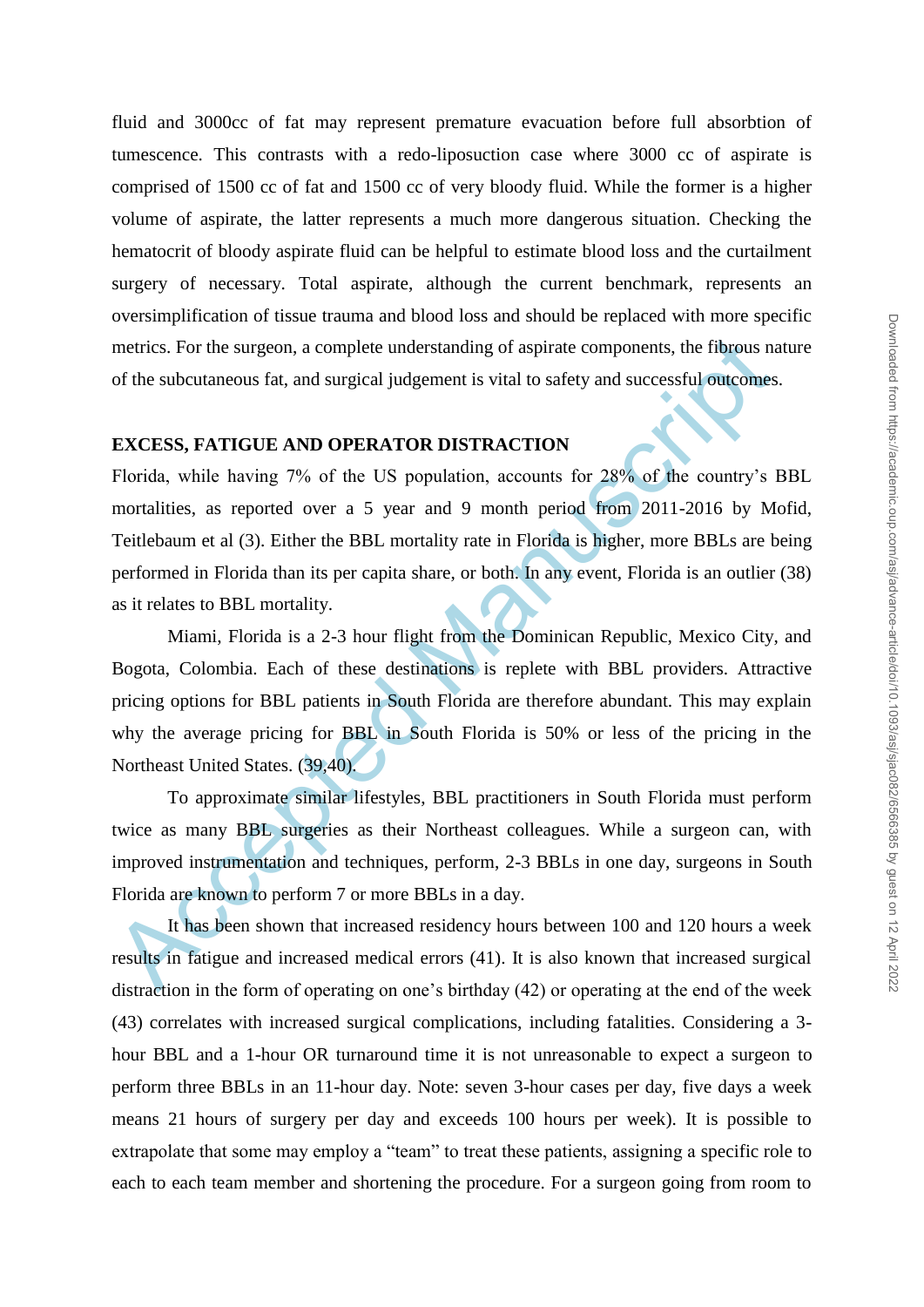room inserting fat, this may be a way to perform seven cases in one day, but such fragmentation of duties may also increase distraction and confusion which could lead to misadventure. A "single surgeon" approach ensures the surgeon is aware of all aspects of the patient's care throughout the procedure, as they are present and actively performing surgeryfor the entire procedure.

It would be helpful to look at other epidemiological variables such as number of surger<br>performed by the operating surgeon that day, case order of the fatality, day of the week o<br>surgery, and other variables that would be In prior analyses of BBL mortality, emphasis has focused on surgical instrumentation and technique. These were important steps in helping make this procedure reproducibly safer. It would be helpful to look at other epidemiological variables such as number of surgeries performed by the operating surgeon that day, case order of the fatality, day of the week of the surgery, and other variables that would be considered indicative of operator fatigue or distraction. Some variables were not obtainable by public access. Data regarding cases per day mortality case as a function of case order was not discoverable. An anecdotal mortality from June 16, 2021 occurred as a surgeon performed their seventh BBL procedure of the day, beginning their first case at 6:32 am and experiencing the case-7 intra-operative mortality at approximately 8:31 pm (44).

With the assistance of the State of Florida Board of Medicine, an independent audit of BBL fatalities in South Florida was undertaken over the past 24 months. A total of 12 deaths resulting from BBL in Florida over the past 24 months were evaluated for the frequency of deaths by the day of the week that the surgery had been performed (see Figure 4.).

While the numbers are low, the deaths do not follow a normal random distribution in relation to the days of the week. The majority of deaths (58%) are clustered toward the end of the week, whereas only one third of the deaths occurred at the beginning of the week. In addition, 100% of the beginning of the week deaths occurred on Monday, the first day after the weekend.

US highway fatality statistics (45) demonstrate a significant percentage of deaths are due to driver fatigue (9%) or distraction (9.5%). The Federal Motor Carrier Safety Administration mandates that truck drivers work a maximum of 11 hours a day; otherwise, they are in violation of the mandatory "hours of service" limitations (46).

# **Recommendations**

1. Surgery, like trucking, is a useful exercise when properly performed; however, it can be fatal. The performance of BBL requires complete concentration and focus with no operator fatigue.

2. Factors that cause distraction (music, video, social media, visitors, room traffic, multiple surgeons) are to be minimized or avoided to ensure full surgeon concentration.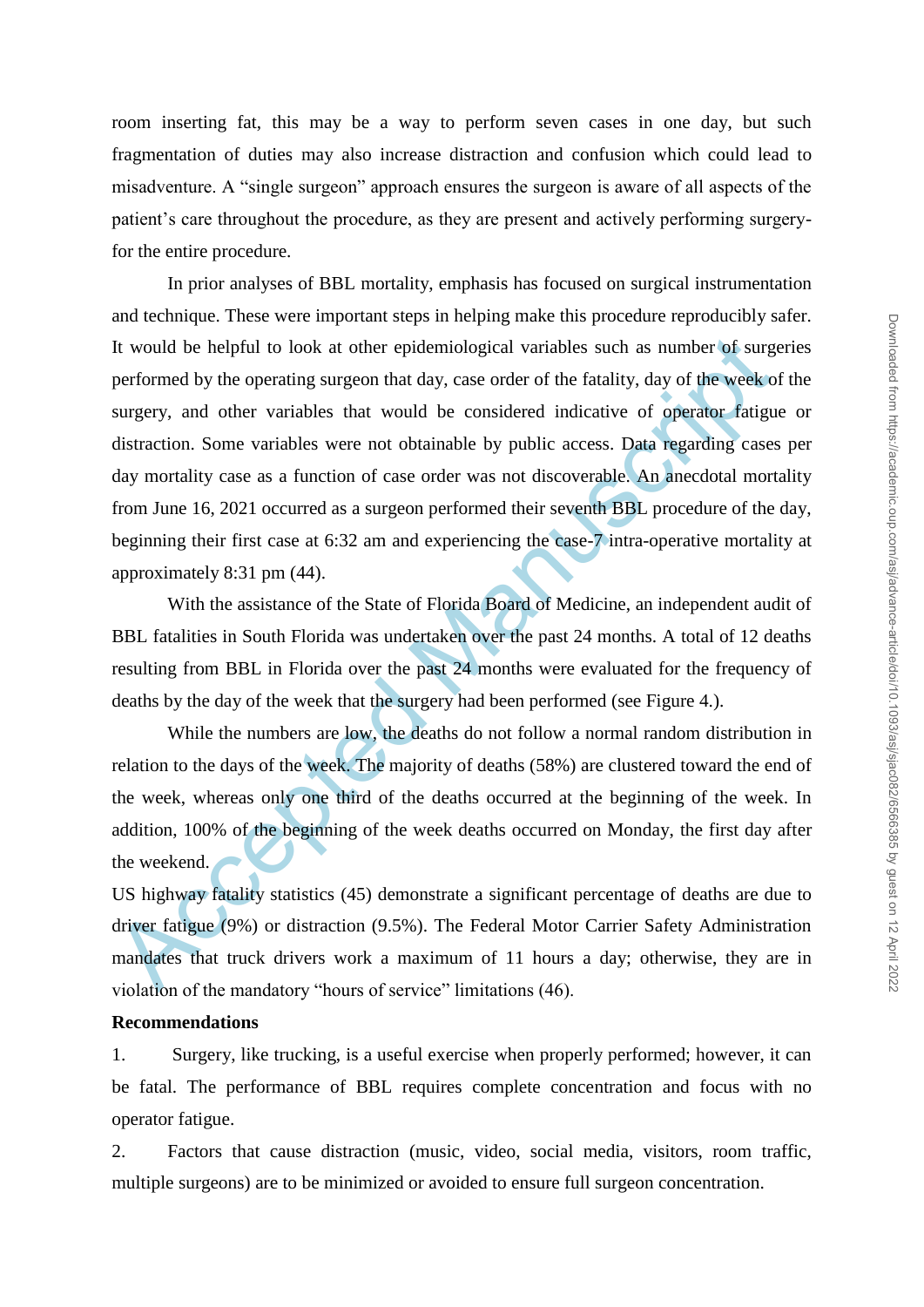3. Factors that cause fatigue (lack of sleep, stress, number of BBL procedures performed in a day, in a week) should be taken into consideration as to minimize the risk of misadventure; a single surgeon should perform the entire procedure without the aid of assistants or technicians to harvest the fat.

4. The maximum number of BBLs that should be safely performed should be limited to 3 (three) a day. This limitation potentially decreases operator fatigue and distraction, resulting on less likelihood of surgical misadventure.

5. A "single surgeon" approach - where the operator is present and actively performing the entire procedure – is recommended.

An outline of the guidelines is summarized in Table 1.

#### **CONCLUSIONS**

5. A "single surgeon" approach - where the operator is present and actively perform<br>the entire procedure – is recommended.<br>An outline of the guidelines is summarized in Table 1.<br>CONCLUSIONS<br>For nearly two decades BBL has p For nearly two decades BBL has proven to be a safe, effective, and popular intervention for the treatment of lower body shape. BBL techniques have advanced from simple extension of the Coleman technique to more targeted and less fatigue-inducing methods of large volume fat transplantation and assurance of anatomic depth using radiographic imaging. Even with these advances, BBL should be performed only after adequate training, knowledge of the dynamic anatomy, and full surgeon comfort.

The surgeon has a choice of a variety of fat transplantation techniques, cannula designs, and anesthesia options. When selecting the most appropriate technique(s) for each individual patient, it is the surgeon's responsibility to weigh such factors as the anticipated liposuction volume, volume and location of transplanted fat, anesthesia route, facility type, and the patient's overall health status.

The management of the postoperative period is critical to the outcome of BBL. Qualified staff provide the appropriate post-anesthesia and postoperative care. Particularly in larger-volume cases, management of fluid and electrolyte balance, pain management, and monitoring for complications are important and the use of home-monitoring devices shows early promise as future potential standards of care.

When performed by a surgeon with a thorough knowledge of the pathophysiologic implications of this surgery, and by a surgeon who understands his or her own physical and cognitive limitations, gluteal fat grafting can be a safe procedure that results in significant patient satisfaction.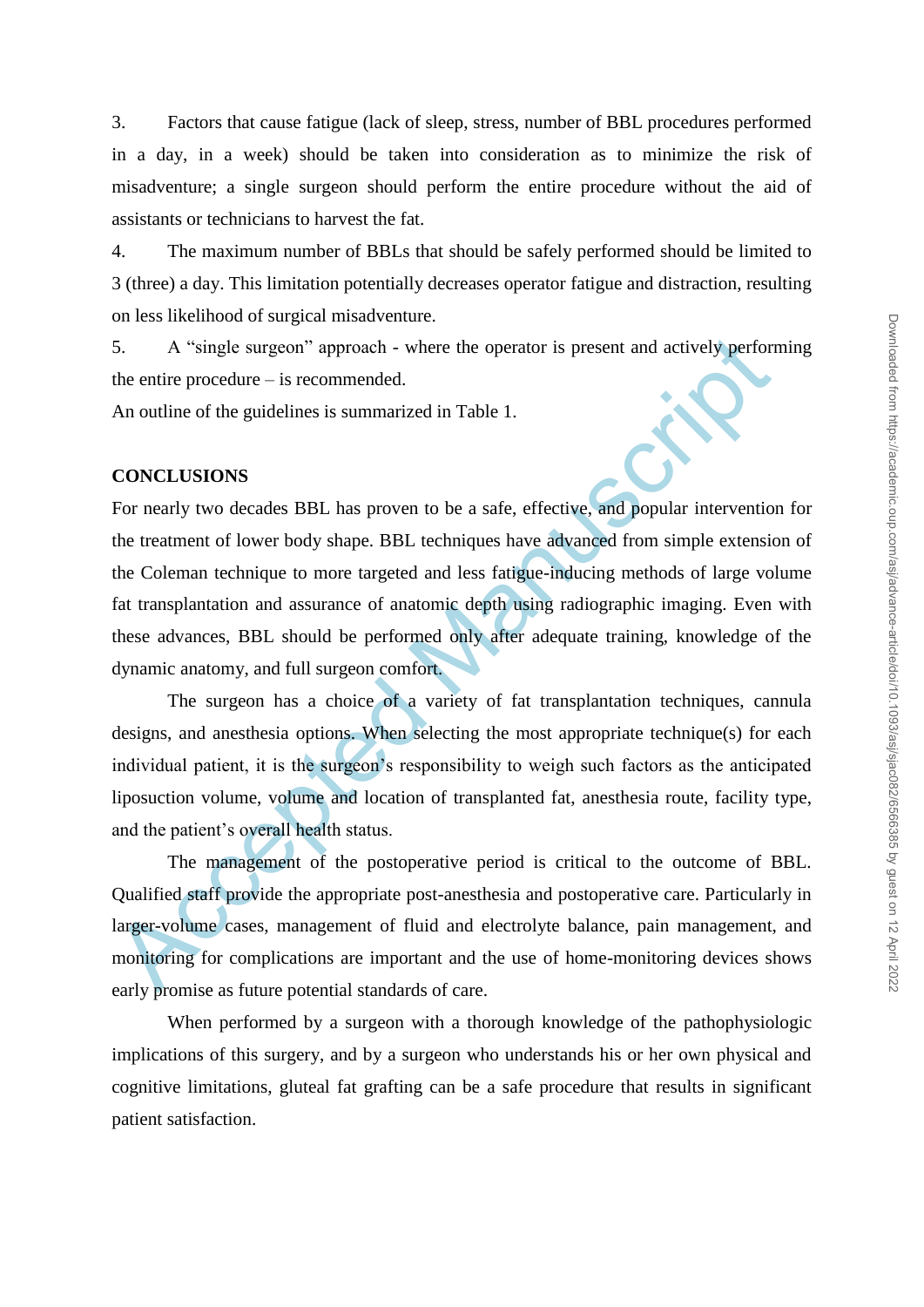#### **REFERENCES**

1. Multi Society Task Force Bulletin. Accessed on worldwide web, 10 October, 2021 at: https://www.plasticsurgery.org/for-medical-professionals/advocacy/key-issues/fat-graftingto-the-buttocks

2. Mofid MM, Teitelbaum S, Suissa D, et al. Report on Mortality from Gluteal Fat Grafting: Recommendations from the ASERF Task Force. Aesthet Surg Jour. 2017; 37(7):796-806. DOI 10.1093/asj/sjx004.

3. Thome CH, M; Mataraso, A, Richter D, Coleman SR, Magalon G. Gluteal<br>
Grafting Advisory, August, 2019. Accessed on the worldwide web 10 October, 202<br>
https://www.plasticsurgery.org/documents/Patient-Safety/BBL/Gluteal-Fa 3. Thorne CH, M; Matarasso, A, Richter D, Coleman SR, Magalon G. Gluteal Fat Grafting Advisory, August, 2019. Accessed on the worldwide web 10 October, 2021 at: https://www.plasticsurgery.org/documents/Patient-Safety/BBL/Gluteal-Fat-Grafting-Safety-Advisory\_Jun19.pdf

4. 
"Botched" Star Terry Du Brow Discusses BBL as the "Most Dangerous Procedure in Plastic Surgery" Accessed on the worldwide web 10 October, 2021 at: https://youtu.be/xyvFDLlDqFs

5. Ellin A. Brazilian Butt Lifts Surge, Despite Risks – The New York Times August, 2021. Accessed on the worldwide web 10 October, 2021 at: https://www.nytimes.com/2021/08/19/style/brazillian-butt-lift-bbl-how-much-risks.html

6. Rios L, Gupta V. Improvement in Brazilian Butt Lift (BBL) Safety With the Current Recommendations from ASERF, ASAPS, and ISAPS. Aesthet Surg J. 2020; 40(8): 864-870. DOI 10.1093/asj/sjaa098.

7. EMSculpt "Brazilian Butt Lift" Accessed on worldwide web 10 October, 2021 at: https://newradianceemsculpt.com/target-areas/emsculpt-neo-buttocks-lift/

8. Lin MJ, Dubin DP, Khorsando H. Poly-L-Lactic Acid for Minimally Invasive Gluteal Augmentation. Dermatologic Surg. 2020; 46(3):386-394. DOI 10.1097/DSS.0000000000001967

9. Clark RF, Cantrell, FL, Pacal A, Chen W, Betten DP. Subcutaneous silicone injection leading to multi-system organ failure, Clin Toxicol. 2008; 46:9, 834-837 . December, 2008. DOI: 10.1080/15563650701850025

10. Peiser J. A mother and daughter gave a woman illegal buttocks injections, police say. Washington Post. Accessed on the worldwide web 10, October, 2021 at: https://www.washingtonpost.com/nation/2021/09/22/butt-lift-surgery-murder-charge/

11. Jennings R. The \$5,000 Quest For the Perfect Butt. Vox. Accessed on the worldwide web 10 October, 2021 at: https://www.vox.com/the-goods/22598377/bbl-brazilian-butt-liftmiami-cost-tiktok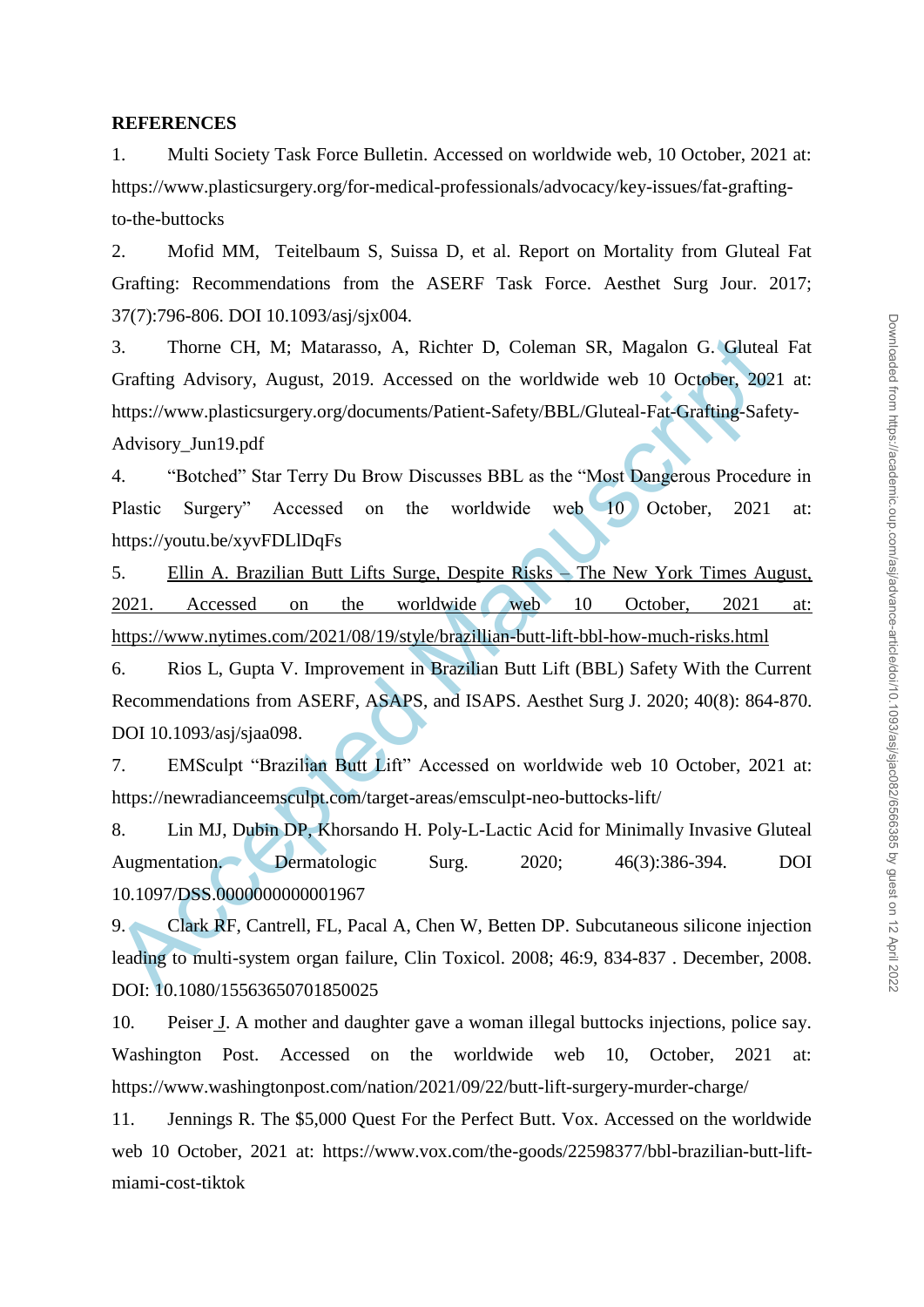12. Chajchir A, Benzaquen I. Fat-Grafting Injection for Soft-Tissue Augmentation. Plast Reconstr Surg. 1989; 84(6): 921-934. (pre DOI) PMID: **2587656**

13. History of the Brazilian Butt Lift in Brooklyn – Dr Leonard Grossman. Accessed on the worldwide web on 10 October, 2021 at: https://www.youtube.com/watch?v=mY6xpzoF4EU

14. DelVecchio DA, Rohrich RJ. A Changing Paradigm: The Brazilian Butt Lift Is Neither Brazilian Nor a Lift—Why It Needs To Be Called Safe Subcutaneous Buttock Augmentation. Plast Reconstr Surg. 20320; 145(1): 281-283. DOI: 10.1097/PRS.0000000000006369

15. Del Vecchio DA, Rohrich RJ. A classification of clinical fat grafting: different problems, different solutions. Plast Reconstr Surg. 2012 130(3):511-522. DOI: 10.1097/PRS.0b013e31825dbf8a

Augmentation. Plast Reconstr Surg. 20320; 145(1): 281-283. I<br>
10.1097/PRS.0000000000006369<br>
15. Del Vecchio DA, Rohrich RJ. A classification of clinical fat graffing: different<br>
problems, different solutions. Plast Reconst 16. Coleman SR. Fat Grafting to the Buttocks, Live Surgical Demonstration. The Aesthetic Meeting 2013 – ASAPS/ASERF Annual Meeting, New York, NY. April 11, 2013 - April 16, 2013.

17. Abd-Elfattah HM, Abdelazeim, F H, Elshennawy S. Physical and cognitive consequences of fatigue: A Review. J Adv Res. 2015; 6(3): 351–358. DOI: 10.1016/j.jare.2015.01.011

18. DelVecchio DA, Wall SJ. Expansion Vibration Lipofilling – A New Technique in Large Volume Fat Transplantation. Plast Reconstr Surg. 2018; 141(5):639e-649e. DOI: 10.1097/PRS.0000000000004338

19. Cansancao AL, Condé-Green A, Vidigal RA, Rodriguez RL, D'Amico RA.

Real-Time Ultrasound-Assisted Gluteal Fat Grafting. Plast Reconstr Surg 2018; 142(2):372- 376. DOI: 10.1097/PRS.0000000000004602

20. Grazer FM, De Jong RH. Fatal outcomes from liposuction: census survey of cosmetic surgeons. Plast Reconstr Surg 1990; 105(1): 436-46. DOI: 10.1097/00006534-200001000- 00070

21. Wall SJr., Del Vecchio D, Teitlebaum S. et al. Subcutaneous Migration: A Dynamic Anatomical Study of Gluteal Fat Grafting. Plast Reconstr Surg. 2019; 143(5):1343-1351. DOI: 10.1097/PRS.0000000000005521

22. Cárdenas-Camarena L, Bayter JE, Aguirre-Serrano H, Cuenca-Pardo J. Deaths caused by gluteal lipoinjection: what are we doing wrong? Plast Reconstr Surg. 2015; 136(1):58-66. DOI: 10.1097/PRS.0000000000001364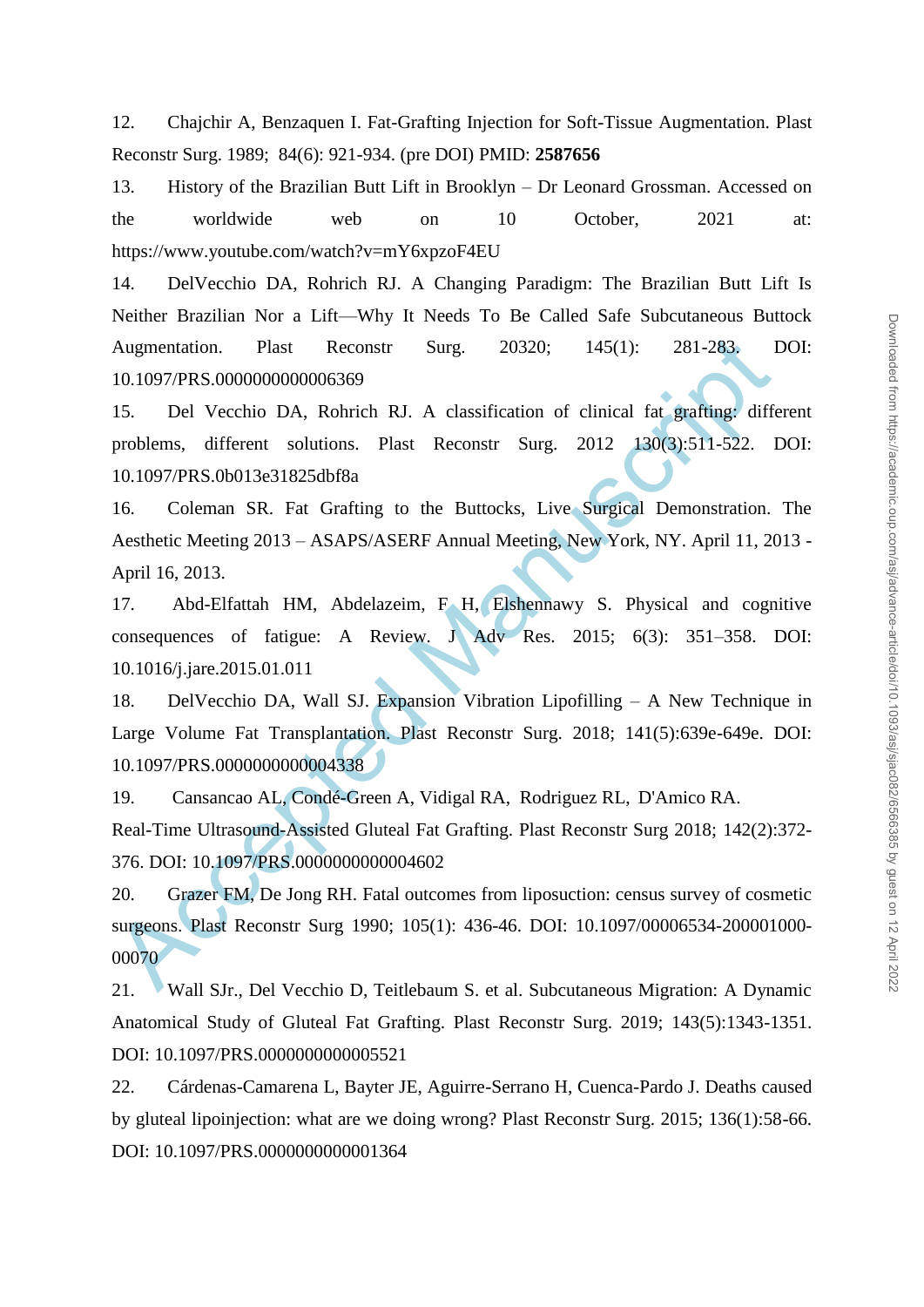23. Cárdenas-Camarena, L, Durán H, Robles-Cervantes J. et al. Critical Differences between Microscopic (MIFE) and Macroscopic (MAFE) Fat Embolism during Liposuction and Gluteal Lipoinjection. Plast Reconstr Surg. 2018; 141(4):880-890. DOI: 10.1097/PRS.0000000000004219

24. Nissar S. Emergency management of fat embolism syndrome. J Emerg Trauma Shock. 2009; 2(1): 29–33. DOI: 10.4103/0974-2700.44680

25. Del Vecchio DA, Villanueva, NL, Mohan R. et al. Clinical Implications of Gluteal Fat Migration: A Dynamic Anatomical Study. Plast Reconstr Surg. 2018; 142(5): 1180-1192. DOI: 10.1097/PRS.0000000000005020

26. Macias AA, Ramos-Gallardo,G. Durán H. Macro Fat Embolism After Gluteal Augmentation With Fat: First Survival Case Report. Aesthetic Surg Jour. 2019; 39(9): NP 380- NP 383. DOI: 10.1093/asj/sjz151

27. Wang NN, Panda N, Jeong S. et al. Cerebral Fat Embolism in a Trauma Patient with Captured Imaging of Echogenic Emboli in the Inferior Vena Cava. Journ Med Ultrasound. 2016; 24(1): 162-165. DOI:10.1016/j.jmu.2016.08.006

Migration: A Dynamic Anatomical Study. Plast Reconstr Surg. 2018; 142(5): 1180-1<br>DOI: 10.1097/PRS.00000000000005020<br>26. Macias AA, Ramos-Gallardo,G. Durán H. Macro Fat Embolism After Gli<br>Augmentation With Fat: First Surviv 28. Dayan ,; Theodorou S, Del Vecchio D. Nanotechnology and Artificial Intelligence: A novel technique for patient assessment after Radiofrequency Assisted Liposuction and Gluteal Fat Transfer. Plast Reconstr Surg. 2022; Submitted for publication.

29. Brown S, Lipschitz A, Kenkel J. et al. Pharmacokinetics and safety of epinephrine use in liposuction. Plast Reconstr Surg. 2004; 114(3):756-63. DOI: 10.1097/01.prs.0000131021.17800.be

30. Del Vecchio D. Common Sense for the Common Good: Staying Subcutaneous during Fat Transplantation to the Gluteal Region. Plast Reconstr Surg. 12018; 42(1):286-288.  $\Box$ DOI: 10.1097/PRS.0000000000004541

31. What is Awake Brazilian Butt Lift? Accessed on the worldwide web on 10 October, 2021 at: https://millardplasticsurgery.com/liposuction-info/awake-bbl/

32. Hyman MC, Vemulapalli S, Szeto WY. et al . Conscious Sedation Versus General Anesthesia for Transcatheter Aortic Valve Replacement: Insights from the National Cardiovascular Data Registry Society of Thoracic Surgeons/American College of Cardiology Transcatheter Valve Therapy. Circ. 2017; 136(22): 2132-2140. DOI: 10.1161/CIRCULATIONAHA.116.026656

33. Abram E, Francis M. Hazards of Sedation for Interventional Pain Procedures. Offic Journ Anesth Patient Safety Found Newsletter. 2012; 27(2): 29-44.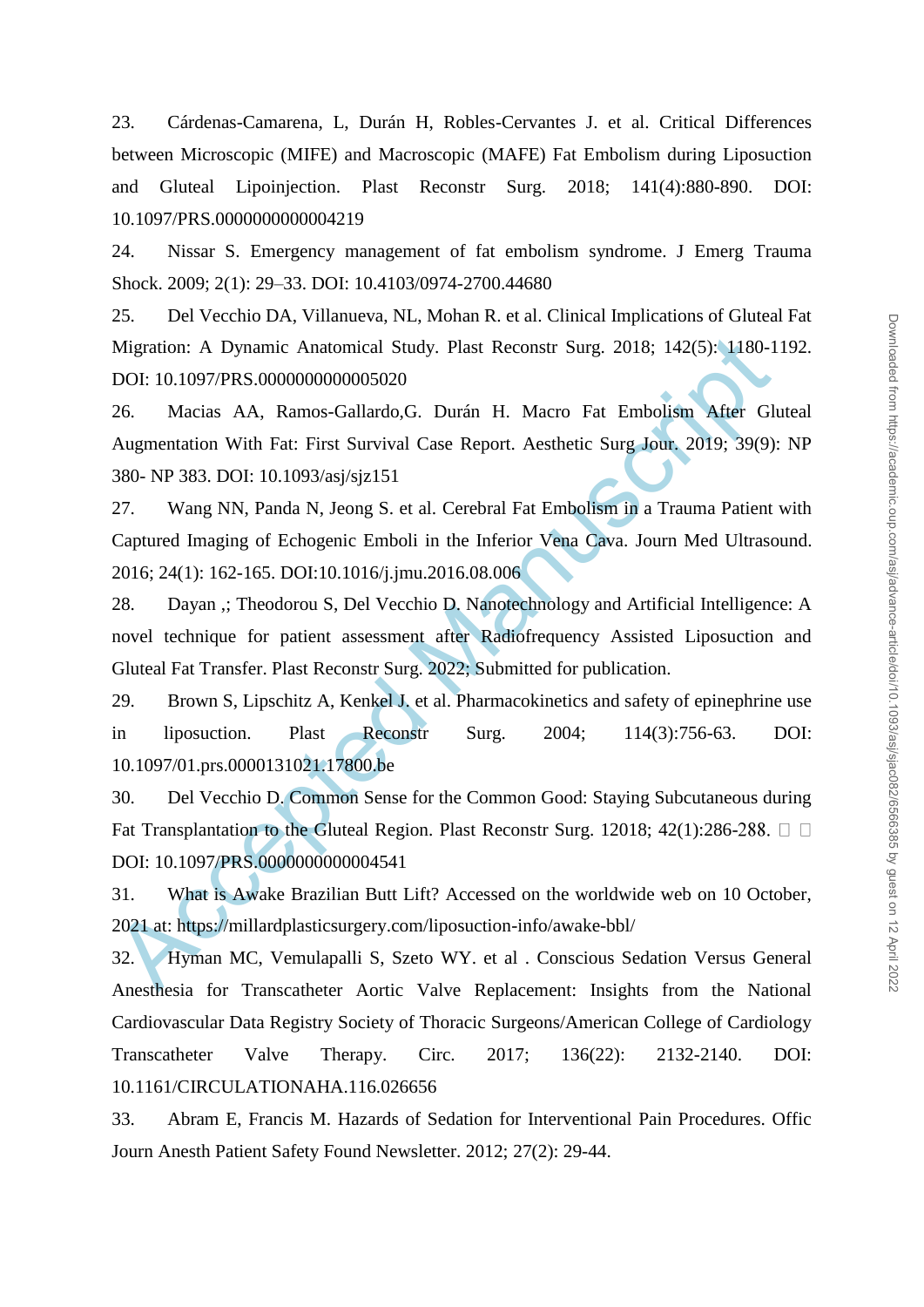34. Chia CT, Theodorou SJ, Dayan E. et al. "Brazilian Butt Lift" under Local Anesthesia: A Novel Technique Addressing Safety Concerns. Plast Reconstr Surg. 2018; 142(6): 1468- 1475. DOI: 10.1097/PRS.0000000000005067

35. Iverson RE, Lynch DJ. Practice Advisory on Liposuction. Plast Reconstr Surg. 2004; 113(5): 1478-90. DOI: 10.1097/01.prs.0000111591.62685.f8

36. Beidas OE, Gusenoff JA. Update on Liposuction: What All Plastic Surgeons Should Know. Plast Reconstr Surg. 12021; 47(4): 658-668. DOI: 10.1097/PRS.0000000000007419

37. Chow I, Alghoul MS, Khavanin N. et al. Is there a safe lipoaspirate volume? A risk assessment model of liposuction volume as a function of body mass index. Plast Reconstr Surg. 2015; 136(3): 474-483. DOI: 10.1097/PRS.0000000000001498

38. Gladwell M. *Outliers*. Boston, USA: Little, Brown & Company; 2008.

39. How Much is a Brazilian Butt Lift in New York? Accessed on the worldwide web 10 October, 2021 at: https://www.google.com/search?client=firefox-b-1d&q=how+much+is+a+BBL+in+New+York+City

40. How Much is Brazilian Butt Lift in Miami? Accessed on the worldwide web 10 October, at:  $2021$  at:

https://www.google.com/search?q=how+much+is+a+BBL+in+Miami&client=firefox-b-1 d&sxsrf=AOaemvLWMjelsB\_oWAUCqJYMo4ougUWFJA%3A1635345300597&ei=lGN5 YdTfI7moqtsPwNmZeA&ved=0ahUKEwjU-ef95-

37. Chow I, Alghoul MS, Khavanin N. et al. Is there a safe lipoaspirate volume? A<br>assessment model of liposucion volume as a function of body mass index. Plast Rece<br>Surg. 2015; 136(3): 474-483. DOI: 10.1097/PRS.0000000000 rzAhU5lGoFHcBsBg8Q4dUDCA0&uact=5&oq=how+much+is+a+BBL+in+Miami&gs\_lcp =Cgdnd3Mtd2l6EAMyBQgAEIAEMgYIABAWEB4yBggAEBYQHjIGCAAQFhAeMgYIA BAWEB4yBggAEBYQHjIGCAAQFhAeMgYIABAWEB4yBggAEBYQHjIGCAAQFhAeO gcIABBHELADSgQIQRgAUMC0AlimvAJgy84CaAFwAngAgAGGBogB8hySAQM2LTW YAQCgAQHIAQjAAQE&sclient=gws-wiz

41. Denson JL, McCarthy M, Fang Y, Evans L. Increased Mortality Rates During Resident Handoff Periods and the Effect of ACGME Duty Hour Regulations. Am J Med. 2015; 128(9):994-1000. DOI: 10.1016/j.amjmed.2015.03.023

42. Kato H, Jena AB, Tsugawa Y. Patient mortality after surgery on the surgeon's birthday: observational study. Brit Med Journ. 2020; 371(4381). DOI: 10.1136/bmj.m4381

43. Aylin P, Alexandrescu R, Jen M, Mayer E, Bottle A. Day of week of procedure and 30 day mortality for elective surgery: retrospective analysis of hospital episode statistics. British Med Journal. 2013; 346(2424). DOI: 10.1136/bmj.f2424

44. Neal DJ. Fatal Brazilian butt lift was day's 7th illegal surgery by Coral Gables doctor. Miami Herald. 2021. Accessed on worldwide web 27 November, 2021 at: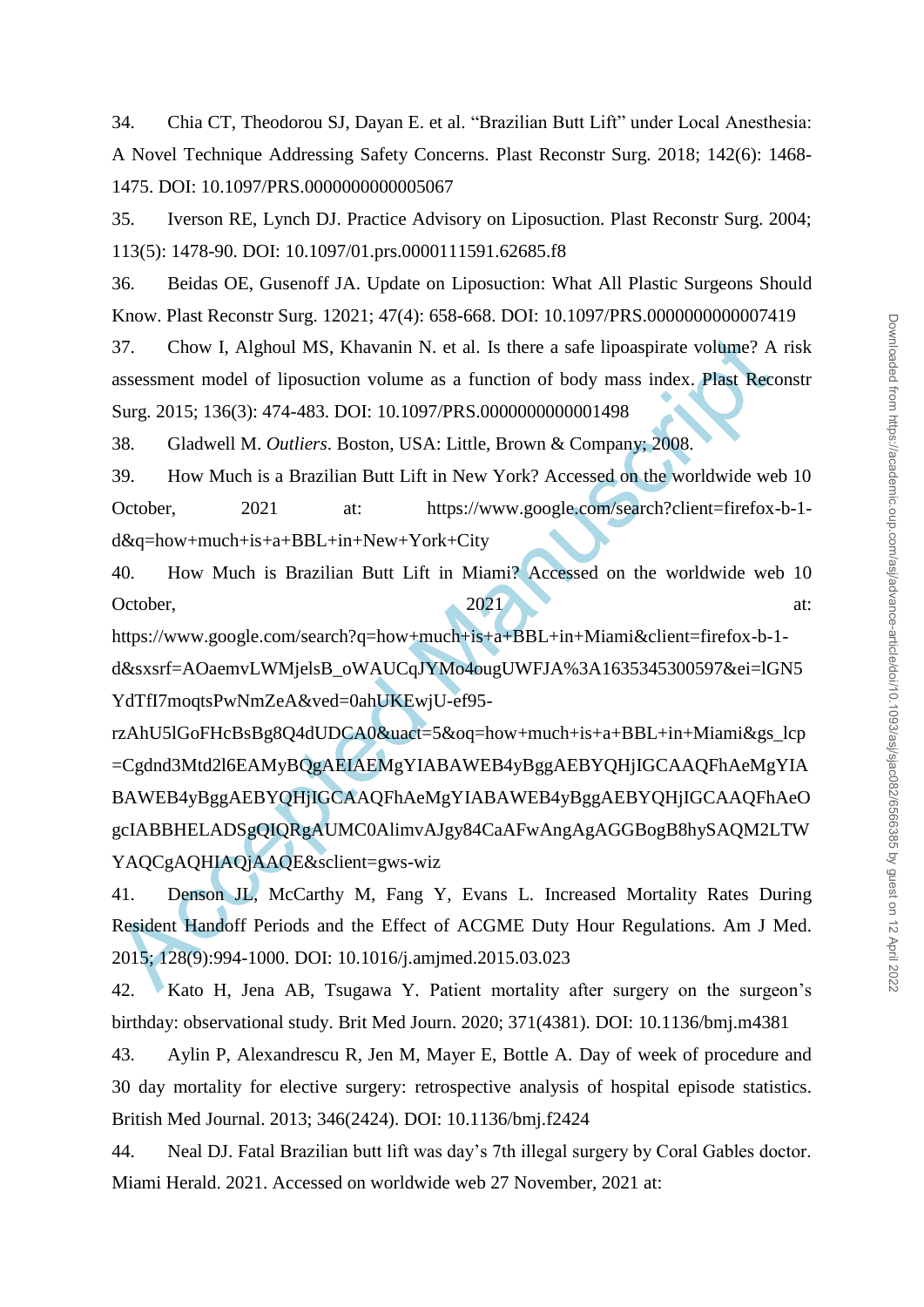https://www.miamiherald.com/news/health-care/article256016237.html

45. U.S. Department of Transportation, National Highway Traffic Safety Administration. Accessed on worldwide web on 10 October, 2021 at: https://www.iii.org/fact-statistic/factsstatistics-distracted-driving

46. Federal Motor Carrier Safety Administration: Hours of Service Limitations Guidelines. Accessed on worldwide web, 10 October, 2021 at: https://www.fmcsa.dot.gov/regulations/hours-of-service

Accepted Manuscript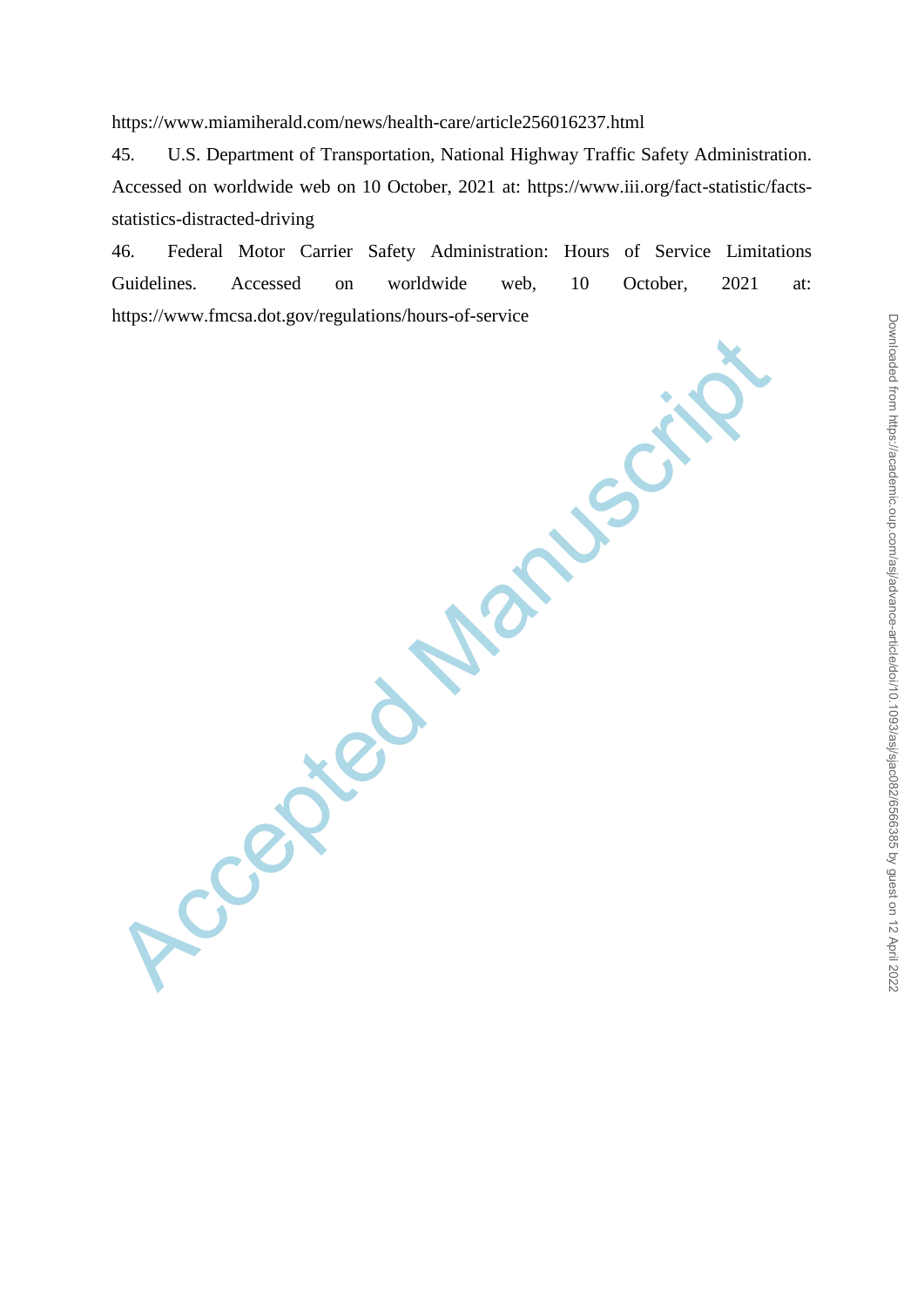# **Figure Legend**

**Figure 1**. An operator using the syringe method of large volume fat transplantation in a 34 year-old female patient uses thenar muscles to initiate fat flow, elbow, and shoulder muscles to generate an axial "to and fro" motion through the recipient site, and finally proprioception to "feel" where the tip of the cannula is. The resultant fatigue decreases proprioception and accuracy of cannula location.

**Figure 2.** Sketch showing surgeon with both thumbs on plunger of 60 cc syringe.

**Figure 3.** Three panel depiction of Pazmino's technique for ULTRA BBL. (A) Pretreatment ultrasound shows dermis, (B) superficial subcutaneous fascia, and (C) gluteus muscle fascia. The superficial subcutaneous fat lies between the dermis and the superficial subcutaneous fascia; the deep subcutaneous fat lies between the superficial subcutaneous fascia and the gluteus muscle fascia. After insertion of a 4 mm basket cannula, the correct position of the device is seen in the deep subcutaneous fat layer. After lipo filling using a roller pump and vibrational insertion and keeping both the ultrasound probe and the cannula immobile, fat migration is visible in the deep subcutaneous layer, with marked thickening of this layer and downward depression of the gluteus fascia. (Images courtesy of Pat Pazmino, MD.)

**Figure 4**. BBL fatalities from PFE and day of the week. Source, Florida Board of Medicine.

Accept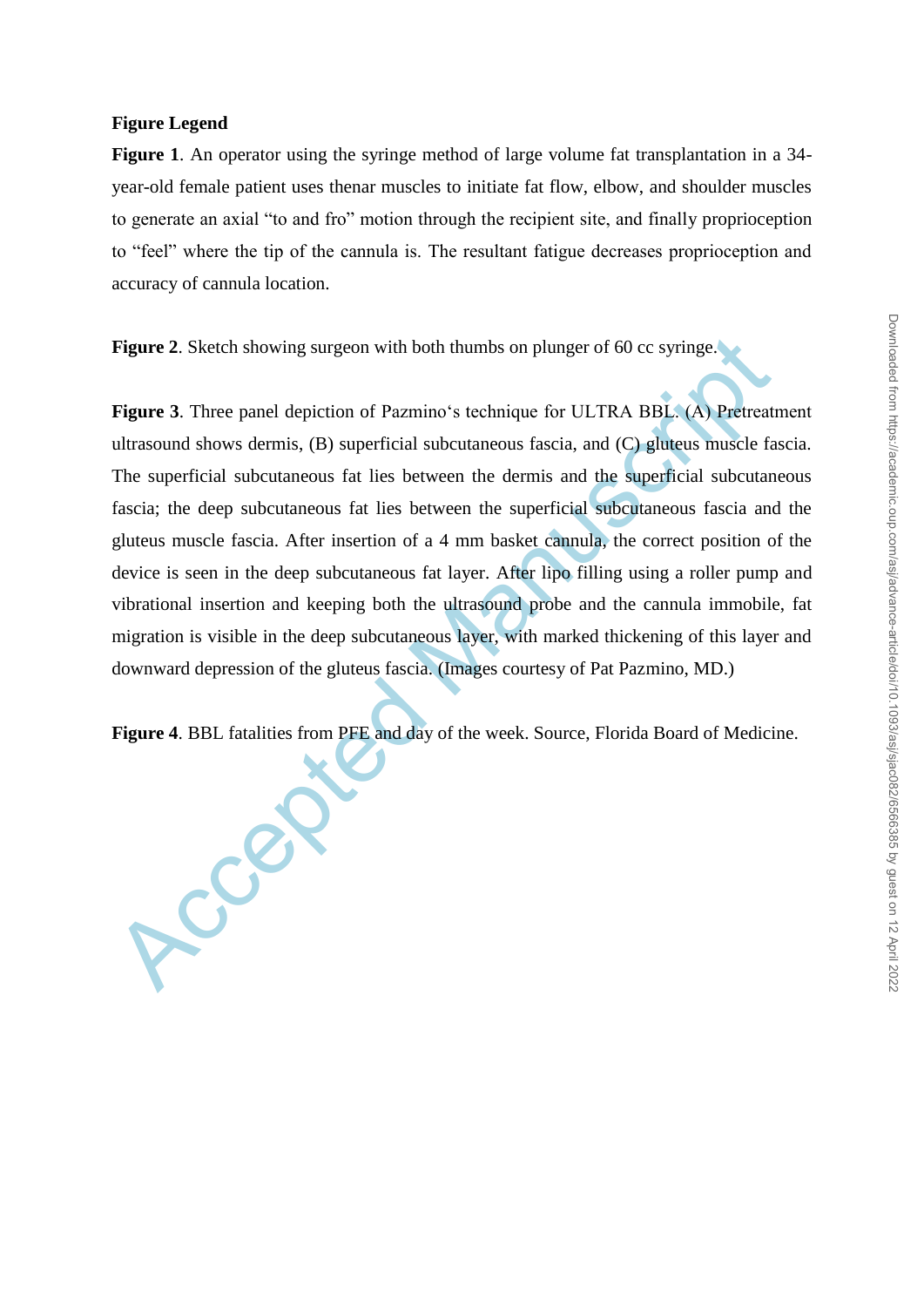| <b>Summary of recommendations</b>   |                                                                                           |
|-------------------------------------|-------------------------------------------------------------------------------------------|
| Ensuring correct anatomic placement |                                                                                           |
| $\mathbf{1}$                        | Restrict fat placement to the subcutaneous plane                                          |
| $\overline{2}$                      | For graft volume $> 200$ cc, use roller pump                                              |
|                                     | techniques                                                                                |
| 3                                   | For graft volume $>$ 200 $cc$ , avoid Luer syringe                                        |
|                                     | techniques                                                                                |
| $\overline{4}$                      | When using syringes never use 2-thenar technique to                                       |
|                                     | propel fat                                                                                |
| 5                                   | Use cannulas 4mm or greater to insert fat                                                 |
| 6                                   | Ultrasound-guided BBL should be learned and                                               |
|                                     | incorporated into every gluteal fat grafting                                              |
|                                     | procedure; static injection technique is                                                  |
|                                     | recommended                                                                               |
| Eliminating distraction and fatigue |                                                                                           |
| 7                                   | Factors that cause distraction must be minimized                                          |
|                                     | during fat transplantation                                                                |
| 8                                   | Factors that cause operator fatigue must be                                               |
|                                     | minimized during fat transplantation                                                      |
| 9                                   | A "single surgeon" approach, where one performs                                           |
|                                     | the entire surgery, is recommended                                                        |
| 10                                  | A total of 3 BBL procedures is a reasonable limit of                                      |
|                                     | total procedures per day                                                                  |
|                                     | Note the recommendation regarding ultrasound and the limits on BBL cases, as they are new |
| and important guidelines.           |                                                                                           |
|                                     |                                                                                           |
| <b>TRIP</b>                         |                                                                                           |
|                                     |                                                                                           |
|                                     |                                                                                           |
|                                     |                                                                                           |
|                                     |                                                                                           |
|                                     |                                                                                           |
|                                     |                                                                                           |
|                                     |                                                                                           |
|                                     |                                                                                           |
|                                     |                                                                                           |
|                                     |                                                                                           |
|                                     |                                                                                           |
| Lecer                               |                                                                                           |

**Table 1**. Guidelines Summary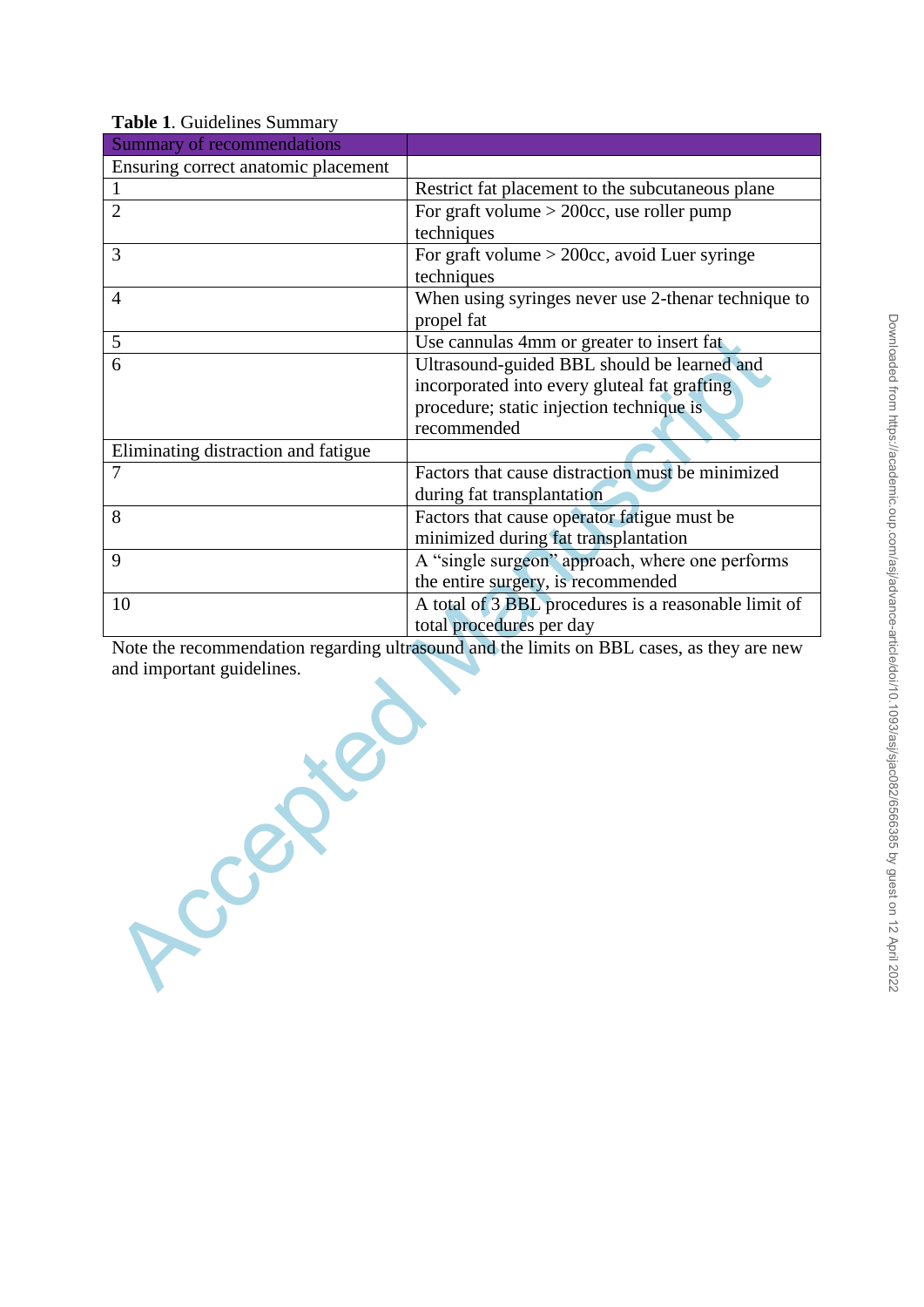Figure 1



Accepted Man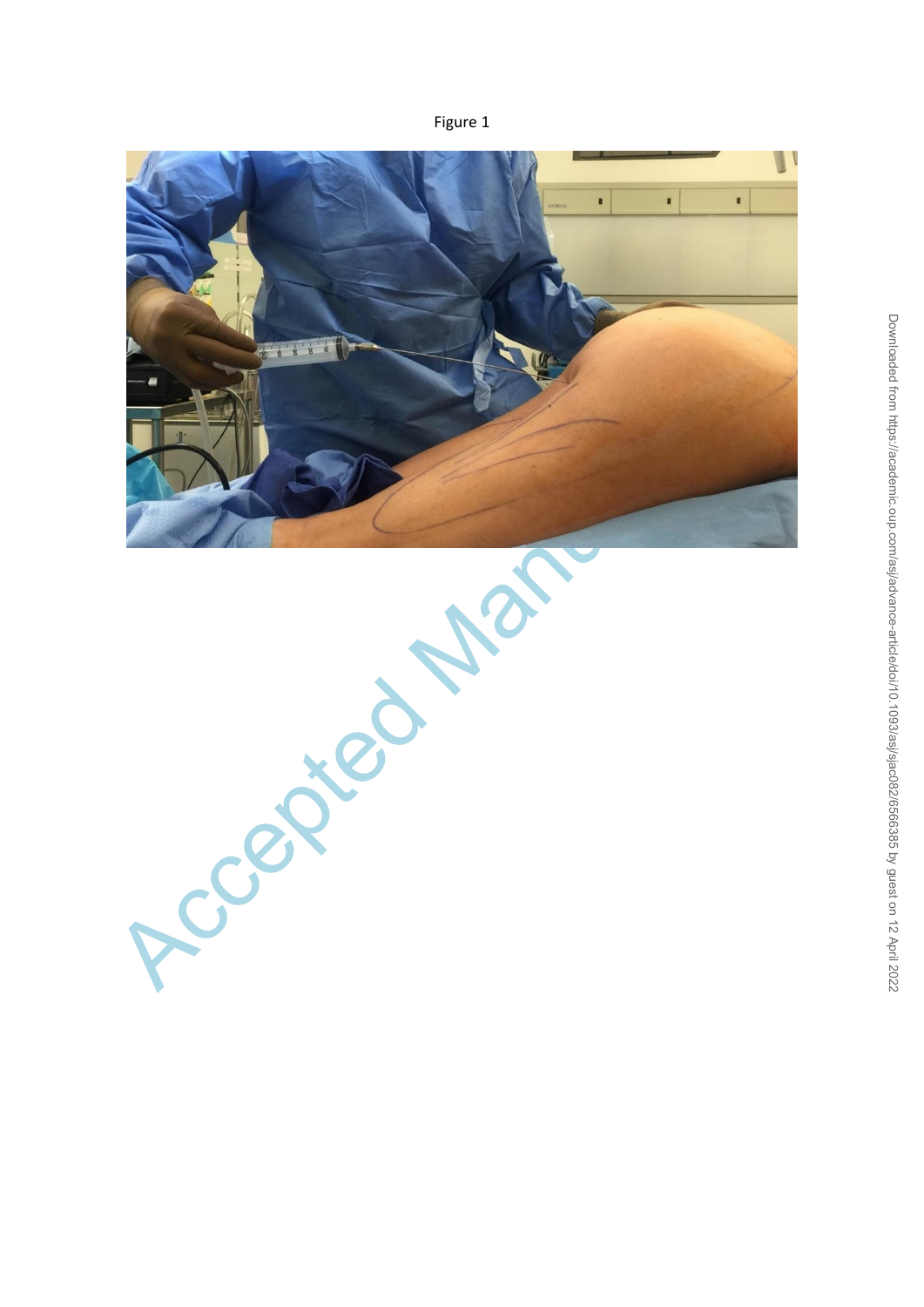

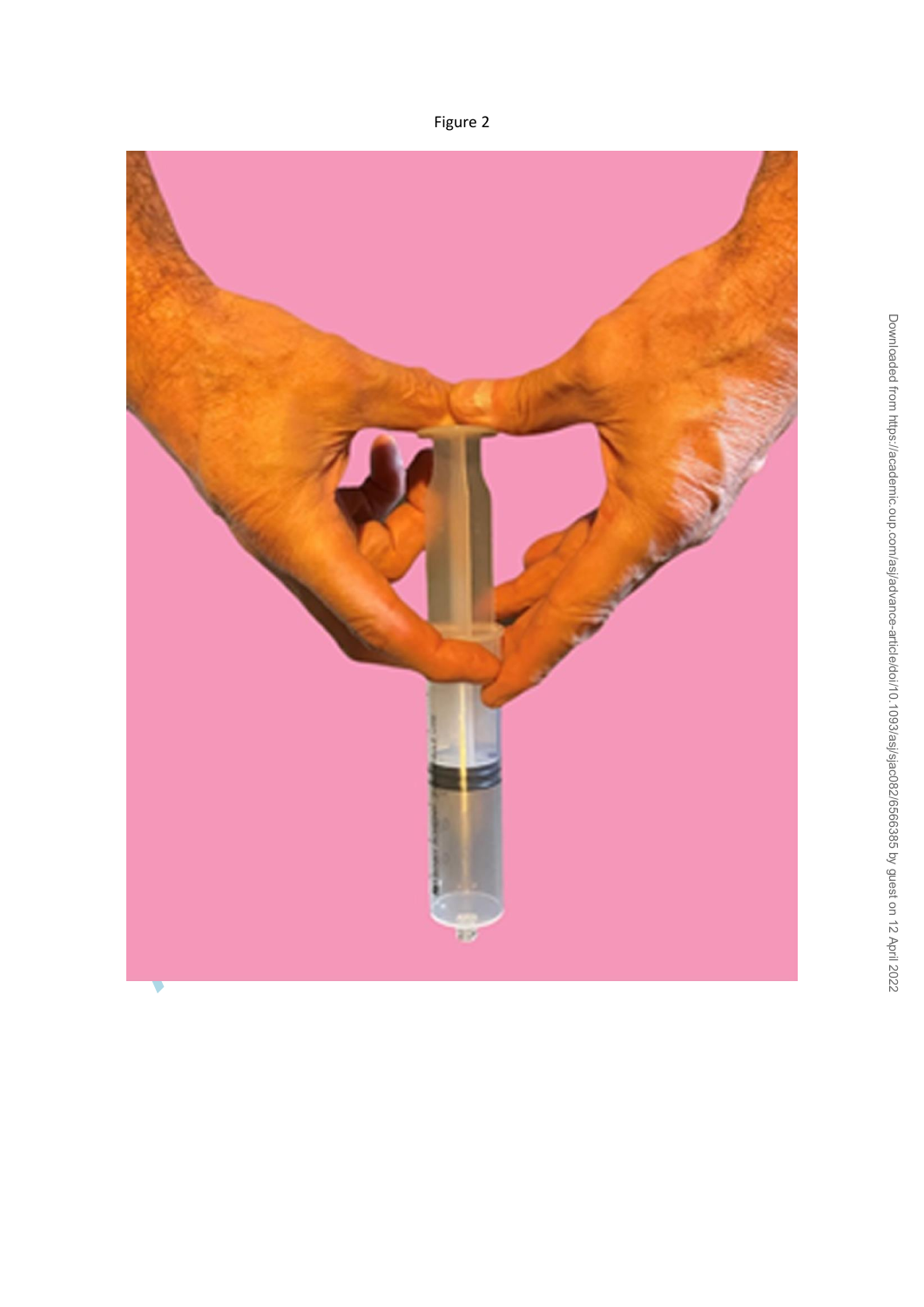Figure 3A

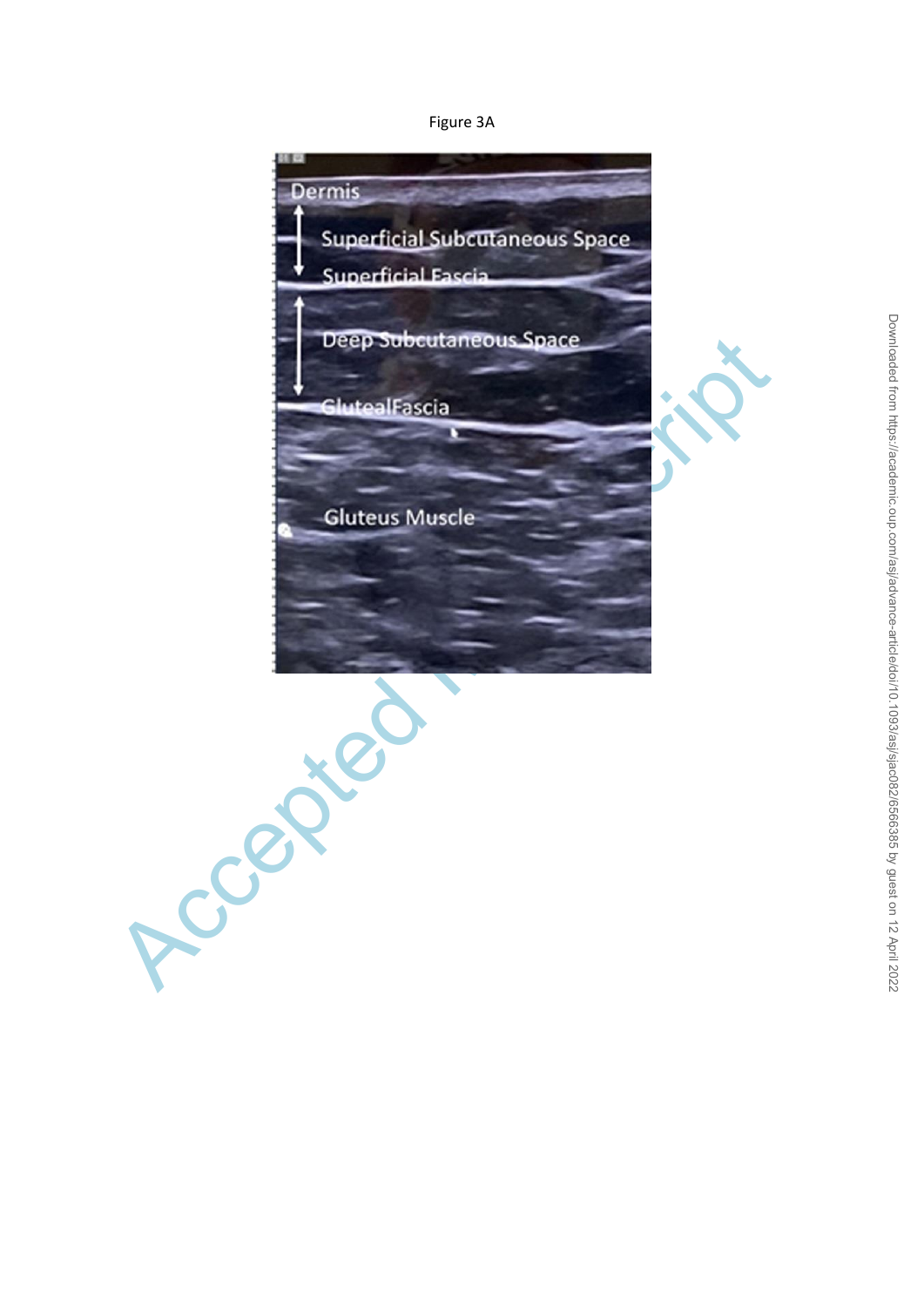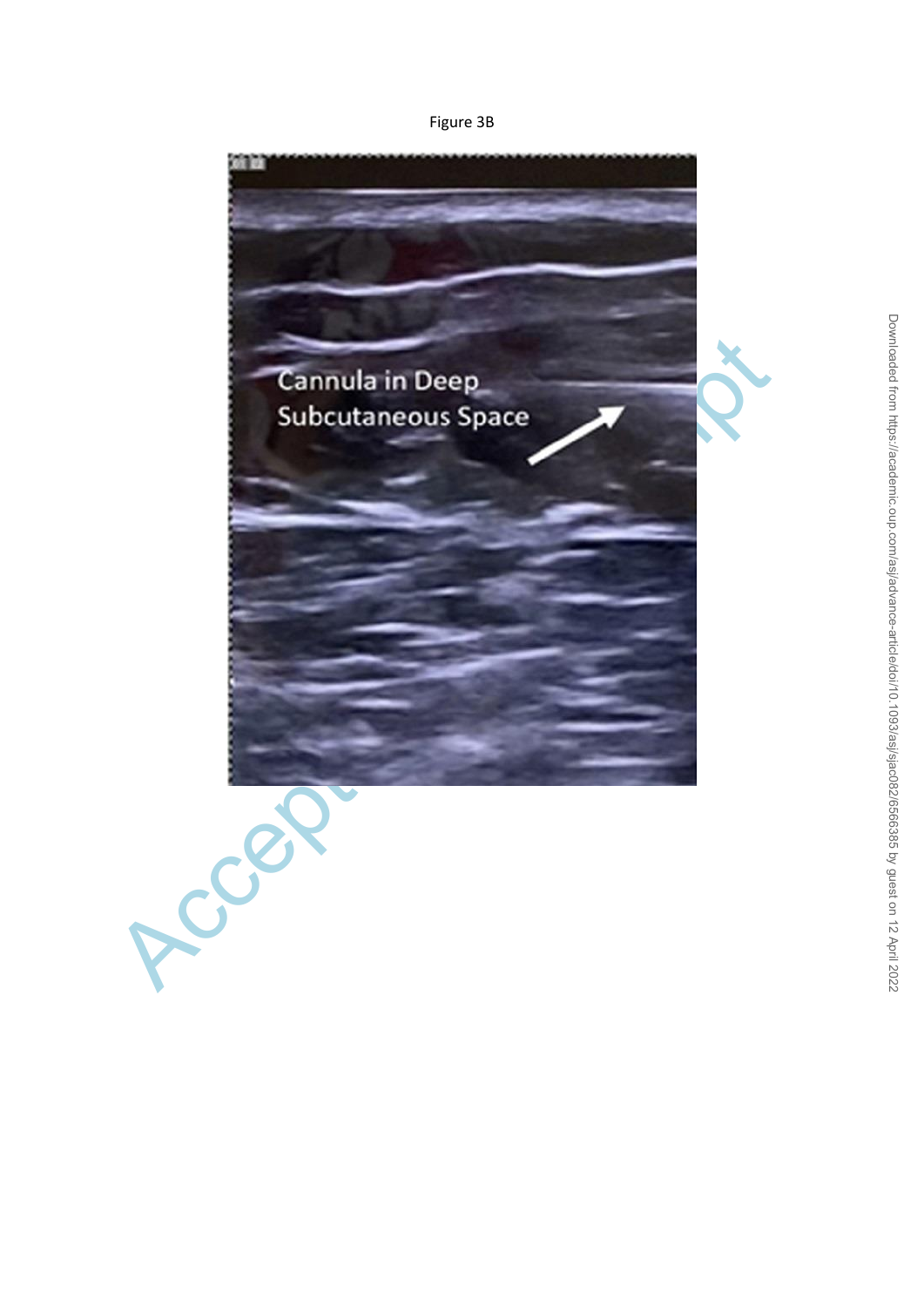